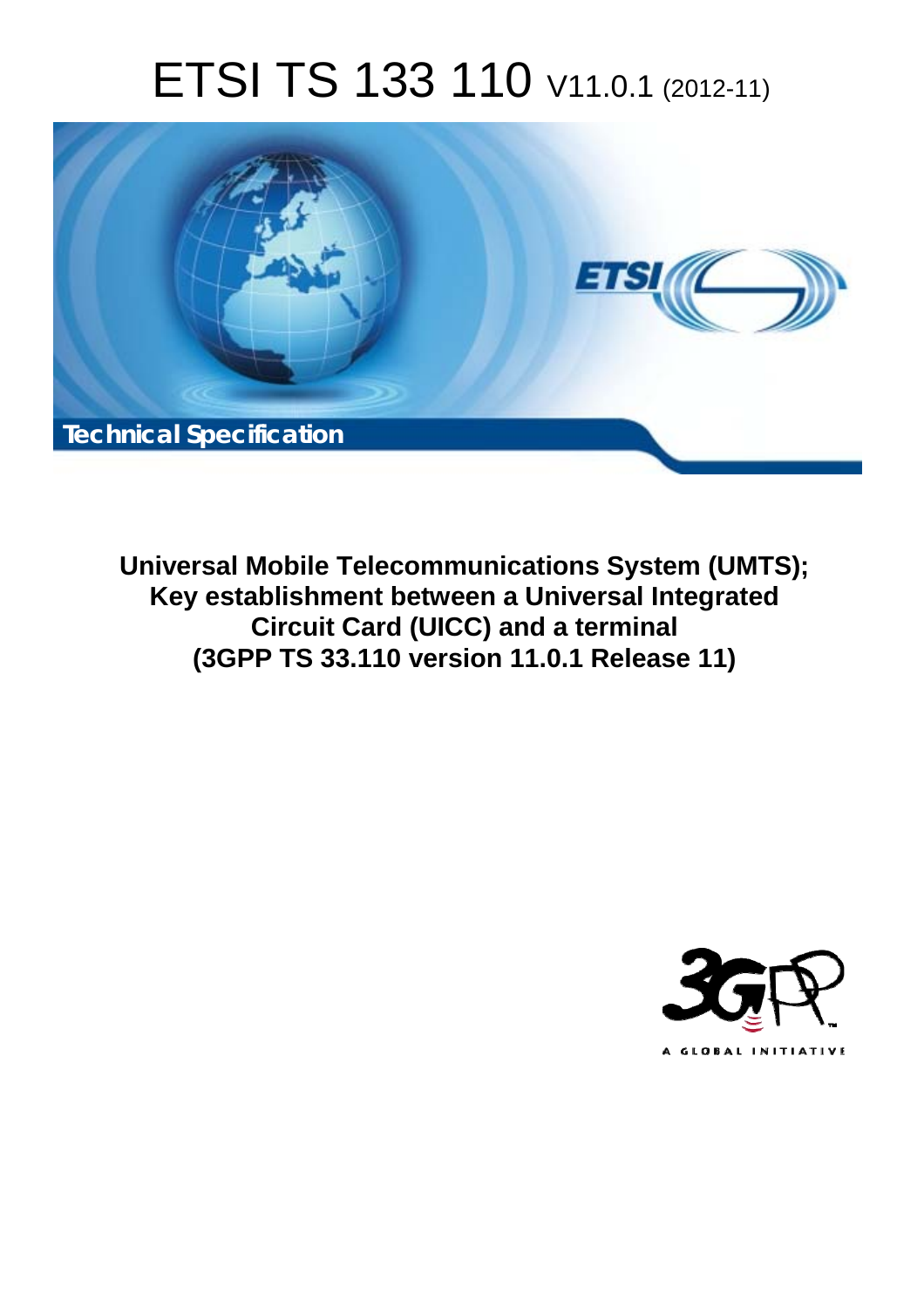Reference RTS/TSGS-0333110vb01

> Keywords SECURITY,UMTS

#### *ETSI*

#### 650 Route des Lucioles F-06921 Sophia Antipolis Cedex - FRANCE

Tel.: +33 4 92 94 42 00 Fax: +33 4 93 65 47 16

Siret N° 348 623 562 00017 - NAF 742 C Association à but non lucratif enregistrée à la Sous-Préfecture de Grasse (06) N° 7803/88

#### *Important notice*

Individual copies of the present document can be downloaded from: [http://www.etsi.org](http://www.etsi.org/)

The present document may be made available in more than one electronic version or in print. In any case of existing or perceived difference in contents between such versions, the reference version is the Portable Document Format (PDF). In case of dispute, the reference shall be the printing on ETSI printers of the PDF version kept on a specific network drive within ETSI Secretariat.

Users of the present document should be aware that the document may be subject to revision or change of status. Information on the current status of this and other ETSI documents is available at <http://portal.etsi.org/tb/status/status.asp>

If you find errors in the present document, please send your comment to one of the following services: [http://portal.etsi.org/chaircor/ETSI\\_support.asp](http://portal.etsi.org/chaircor/ETSI_support.asp)

#### *Copyright Notification*

No part may be reproduced except as authorized by written permission. The copyright and the foregoing restriction extend to reproduction in all media.

> © European Telecommunications Standards Institute 2012. All rights reserved.

**DECT**TM, **PLUGTESTS**TM, **UMTS**TM and the ETSI logo are Trade Marks of ETSI registered for the benefit of its Members. **3GPP**TM and **LTE**™ are Trade Marks of ETSI registered for the benefit of its Members and of the 3GPP Organizational Partners.

**GSM**® and the GSM logo are Trade Marks registered and owned by the GSM Association.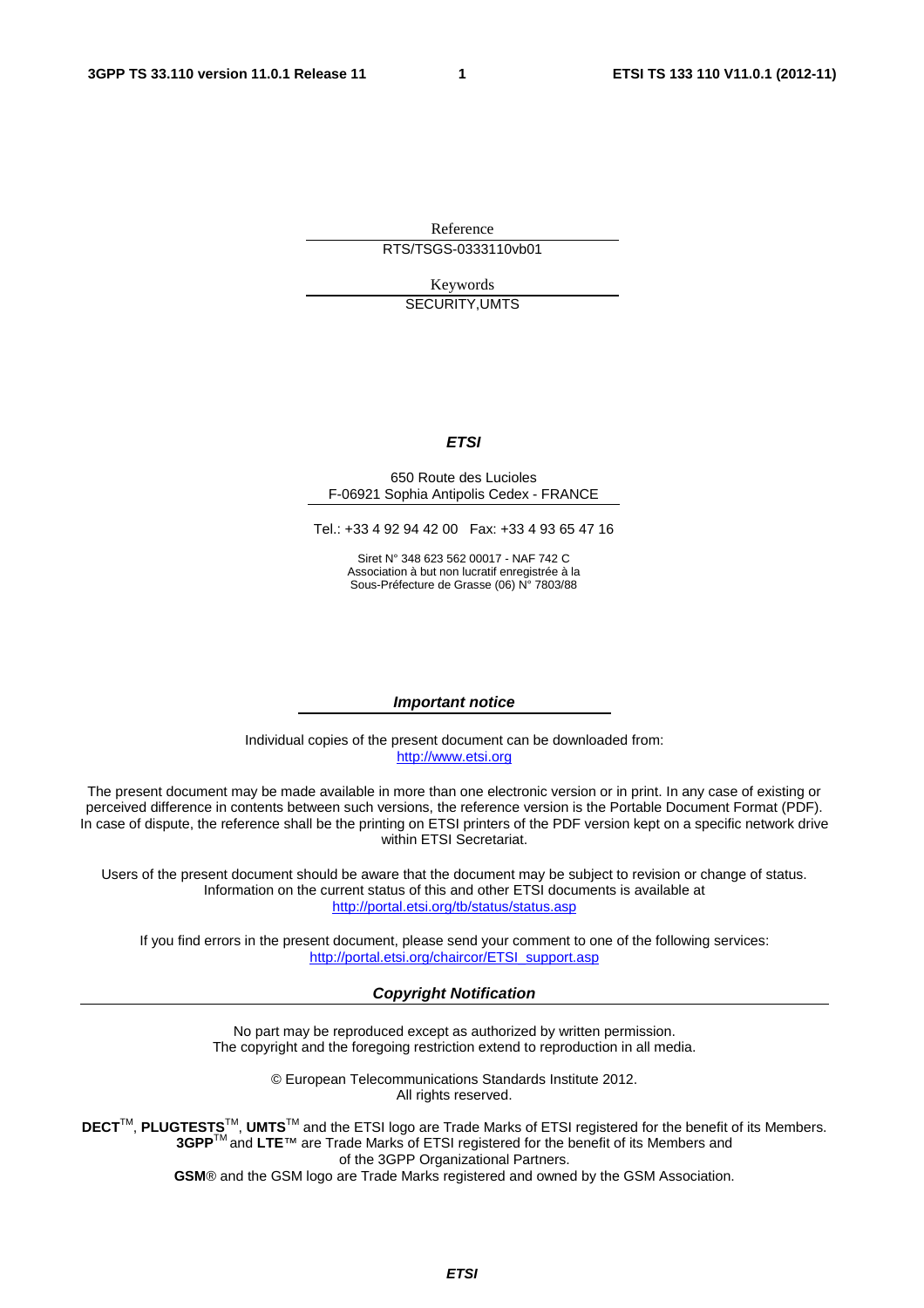# Intellectual Property Rights

IPRs essential or potentially essential to the present document may have been declared to ETSI. The information pertaining to these essential IPRs, if any, is publicly available for **ETSI members and non-members**, and can be found in ETSI SR 000 314: *"Intellectual Property Rights (IPRs); Essential, or potentially Essential, IPRs notified to ETSI in respect of ETSI standards"*, which is available from the ETSI Secretariat. Latest updates are available on the ETSI Web server [\(http://ipr.etsi.org](http://webapp.etsi.org/IPR/home.asp)).

Pursuant to the ETSI IPR Policy, no investigation, including IPR searches, has been carried out by ETSI. No guarantee can be given as to the existence of other IPRs not referenced in ETSI SR 000 314 (or the updates on the ETSI Web server) which are, or may be, or may become, essential to the present document.

# Foreword

This Technical Specification (TS) has been produced by ETSI 3rd Generation Partnership Project (3GPP).

The present document may refer to technical specifications or reports using their 3GPP identities, UMTS identities or GSM identities. These should be interpreted as being references to the corresponding ETSI deliverables.

The cross reference between GSM, UMTS, 3GPP and ETSI identities can be found under [http://webapp.etsi.org/key/queryform.asp.](http://webapp.etsi.org/key/queryform.asp)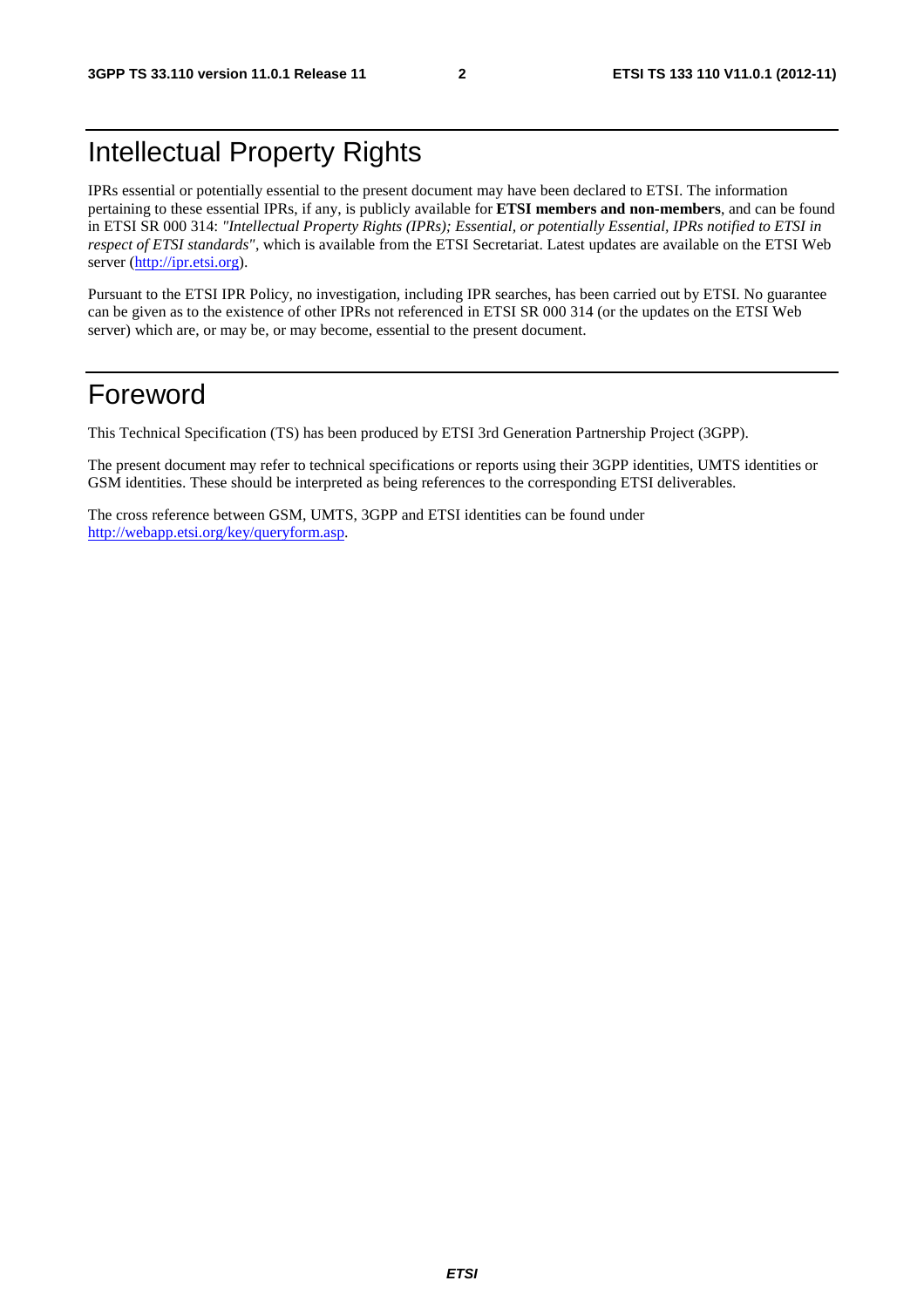$\mathbf{3}$ 

# Contents

| 1            |                               |                                                                                            |  |  |  |
|--------------|-------------------------------|--------------------------------------------------------------------------------------------|--|--|--|
| 2            |                               |                                                                                            |  |  |  |
|              |                               |                                                                                            |  |  |  |
| 3<br>3.1     |                               |                                                                                            |  |  |  |
| 3.2          |                               |                                                                                            |  |  |  |
| 3.3          |                               |                                                                                            |  |  |  |
| 4            |                               |                                                                                            |  |  |  |
| 4.1          |                               |                                                                                            |  |  |  |
| 4.2<br>4.2.1 |                               |                                                                                            |  |  |  |
| 4.3          |                               |                                                                                            |  |  |  |
| 4.3.1        |                               |                                                                                            |  |  |  |
| 4.3.2        |                               |                                                                                            |  |  |  |
| 4.3.3        |                               |                                                                                            |  |  |  |
| 4.4<br>4.4.1 |                               | General requirements and principles for key establishment between a UICC and a Terminal 10 |  |  |  |
| 4.4.2        |                               |                                                                                            |  |  |  |
| 4.4.3        |                               |                                                                                            |  |  |  |
| 4.4.4        |                               |                                                                                            |  |  |  |
| 4.4.5        |                               |                                                                                            |  |  |  |
| 4.4.6<br>4.5 |                               |                                                                                            |  |  |  |
| 4.5.1        |                               |                                                                                            |  |  |  |
| 4.5.2        |                               |                                                                                            |  |  |  |
|              | <b>Annex A (normative):</b>   |                                                                                            |  |  |  |
| A.1          |                               |                                                                                            |  |  |  |
| A.2          |                               |                                                                                            |  |  |  |
|              |                               |                                                                                            |  |  |  |
|              |                               |                                                                                            |  |  |  |
| B.1          |                               |                                                                                            |  |  |  |
| B.2          |                               |                                                                                            |  |  |  |
|              | <b>Annex C</b> (normative):   |                                                                                            |  |  |  |
| C.1          |                               |                                                                                            |  |  |  |
| C.2          |                               |                                                                                            |  |  |  |
| C.2.1        |                               |                                                                                            |  |  |  |
| C.2.2        |                               |                                                                                            |  |  |  |
|              | <b>Annex D</b> (informative): |                                                                                            |  |  |  |
| D.1          |                               |                                                                                            |  |  |  |
| D.2          |                               |                                                                                            |  |  |  |
|              | <b>Annex E</b> (normative):   |                                                                                            |  |  |  |
|              |                               |                                                                                            |  |  |  |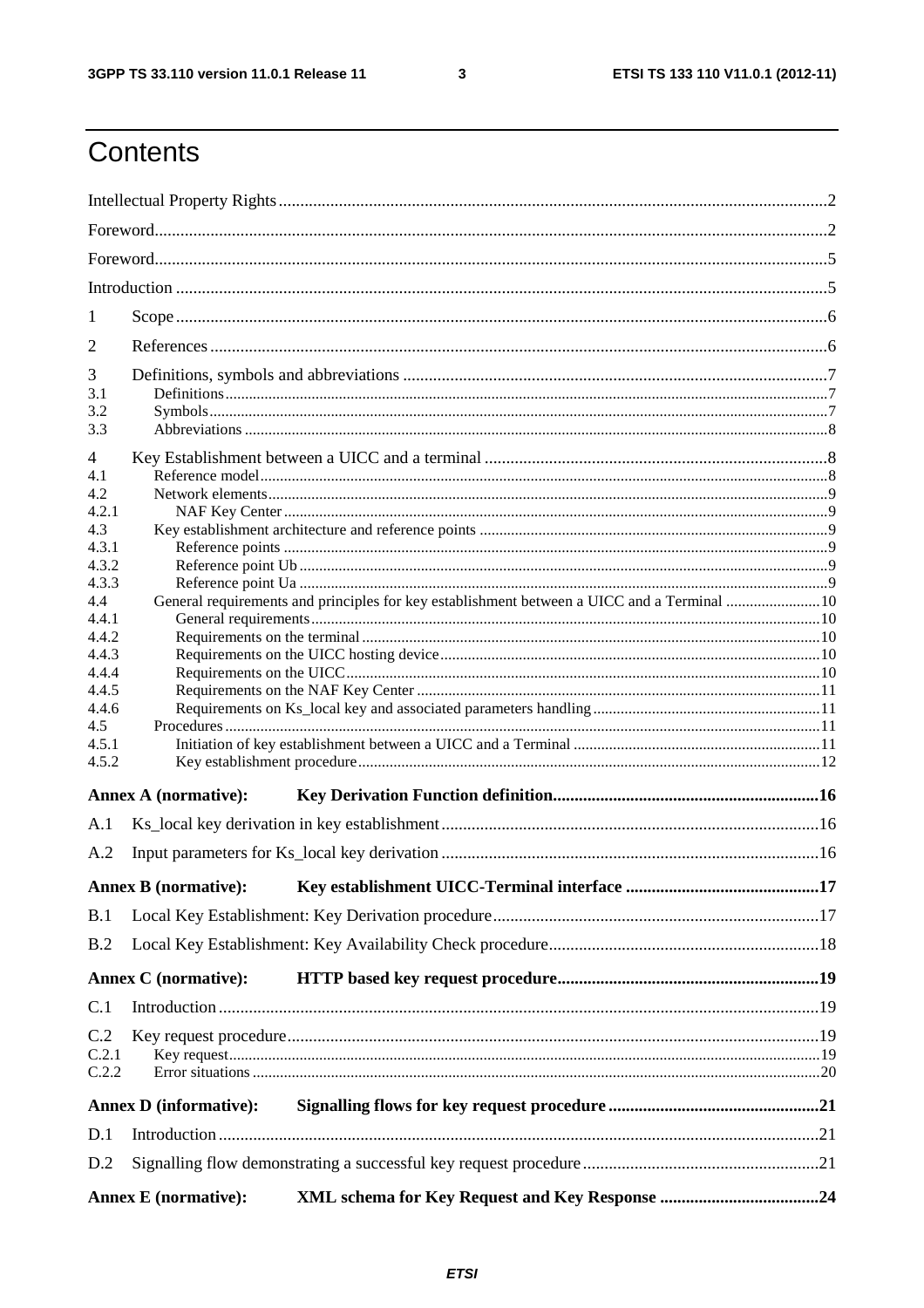$\overline{\mathbf{4}}$ 

| E.1             |                                                                                               |  |
|-----------------|-----------------------------------------------------------------------------------------------|--|
| E.2<br>E.2.1    |                                                                                               |  |
| E.2.2           |                                                                                               |  |
| E.3             |                                                                                               |  |
| E.3.1<br>E.3.2  |                                                                                               |  |
|                 |                                                                                               |  |
| F.1<br>F.1.1    | TLS profile for certificate based mutual authentication between Terminal and NAF Key Center26 |  |
| F.1.2           |                                                                                               |  |
| F <sub>12</sub> | TLS profile for Shared key-based mutual authentication between Terminal and NAF Key Center26  |  |
| F.2.1<br>F.2.2  |                                                                                               |  |
|                 |                                                                                               |  |
|                 | <b>Annex G (informative):</b>                                                                 |  |
|                 |                                                                                               |  |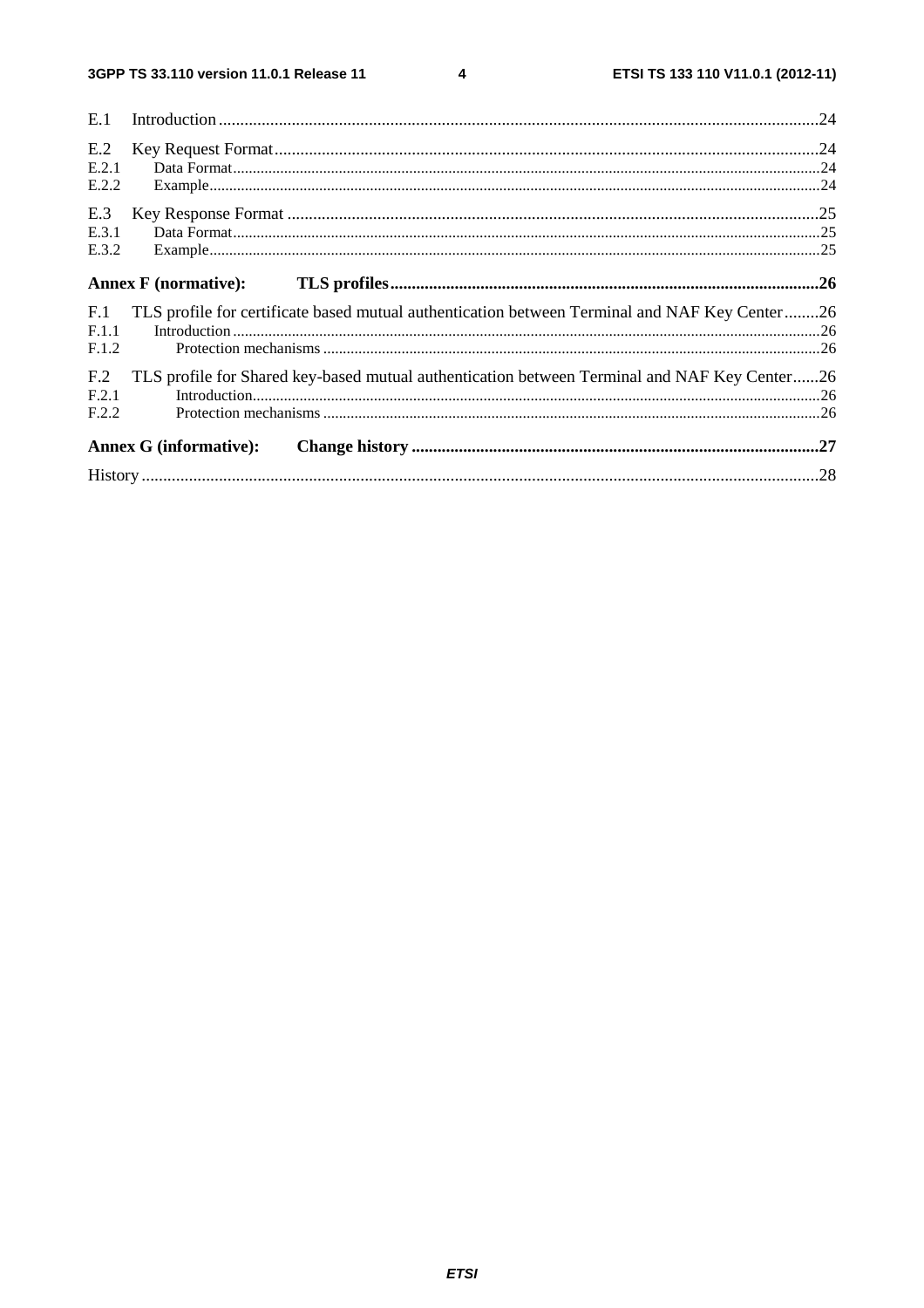# Foreword

This Technical Specification has been produced by the 3<sup>rd</sup> Generation Partnership Project (3GPP).

The contents of the present document are subject to continuing work within the TSG and may change following formal TSG approval. Should the TSG modify the contents of the present document, it will be re-released by the TSG with an identifying change of release date and an increase in version number as follows:

Version x.y.z

where:

- x the first digit:
	- 1 presented to TSG for information;
	- 2 presented to TSG for approval;
	- 3 or greater indicates TSG approved document under change control.
- y the second digit is incremented for all changes of substance, i.e. technical enhancements, corrections, updates, etc.
- z the third digit is incremented when editorial only changes have been incorporated in the document.

# Introduction

The smart card, tamper resistant device, has a primary role of storing credentials and performing sensitive cryptographic computations, it also provides portability of the user credentials. The smart card is rarely a stand-alone device; it usually interacts with a terminal. Sensitive applications are often split between a smart card and a terminal with sensitive data exchanged between the two. Therefore, the need to establish a secure channel between a UICC and a terminal that may host the UICC or be connected to the device hosting the UICC via a local interface has been identified by different standardization groups in order to protect the communication between the UICC and the terminal.

This document describes key establishment between a UICC and a terminal.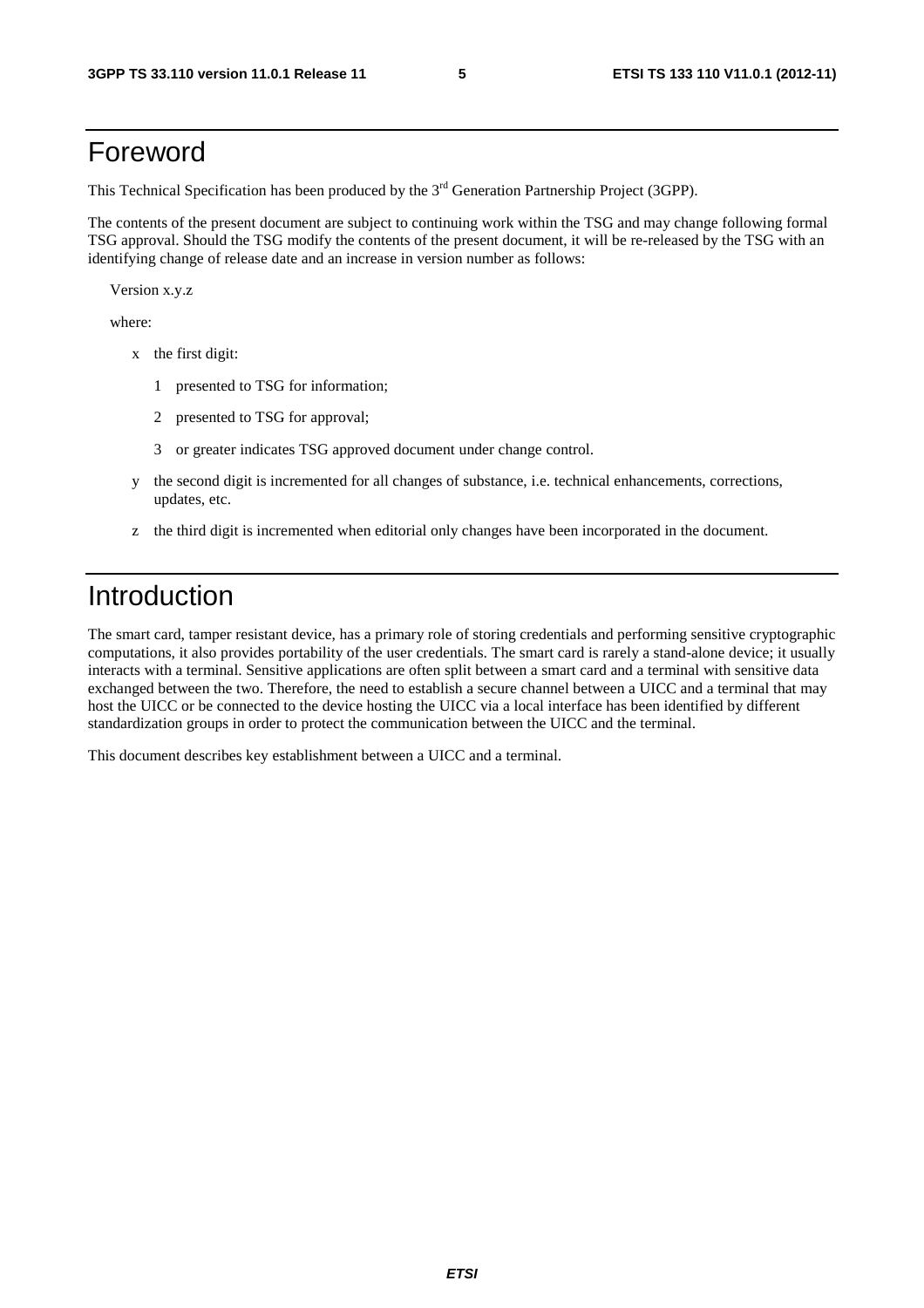# 1 Scope

The present document describes the security features and mechanisms to provision a shared key between a UICC and a terminal that may host the UICC or be connected to the device hosting the UICC via a local interface. Candidate applications to use this key establishment mechanism include but are not restricted to secure channel between a UICC and a terminal ETSI TS 102 484 [8].

The scope of this specification includes an architecture overview and the detailed procedure how to establish the shared key between the UICC and the terminal.

# 2 References

The following documents contain provisions which, through reference in this text, constitute provisions of the present document.

- References are either specific (identified by date of publication, edition number, version number, etc.) or non-specific.
- For a specific reference, subsequent revisions do not apply.
- For a non-specific reference, the latest version applies. In the case of a reference to a 3GPP document (including a GSM document), a non-specific reference implicitly refers to the latest version of that document *in the same Release as the present document*.
- [1] 3GPP TR 21.905: "Vocabulary for 3GPP Specifications".
- [2] 3GPP TS 31.101: "UICC-terminal interface; Physical and logical characteristics".
- [3] 3GPP TS 33.220: "Generic Authentication Architecture (GAA); Generic bootstrapping architecture".
- [4] 3GPP TS 22.259: "Service requirements for Personal Network Management (PNM); Stage 1".
- [5] Void.
- [6] Void.
- [7] 3GPP TS 33.222: "Generic Authentication Architecture (GAA); Access to network application functions using Hypertext Transfer Protocol over Transport Layer Security (HTTPS)".
- [8] ETSI TS 102 484: "Smart Cards; Secure Channel between a UICC and an end-point Terminal".
- [9] 3GPP TS 24.008: "Mobile radio interface Layer 3 specification; Core network protocols; Stage 3".
- [10] NIST, FIPS PUB 180-2: "Secure Hash Standard (SHS)".
- [11] IETF RFC 4634 (2006): US Secure Hash Algorithms (SHA and HMAC-SHA).
- [12] IETF RFC 2104 (1997): "HMAC: Keyed-Hashing for Message Authentication".
- [13] 3GPP TR 33.905: "Recommendations for Trusted Open Platforms".
- [14] TCG Mobile Phone Specifications, https://www.trustedcomputinggroup.org/specs/mobilephone.
- [15] TCG Trusted Network Connect (TNC) Specifications, https://www.trustedcomputinggroup.org/specs/TNC.
- [16] 3GPP TS 29.109: "Generic Authentication Architecture (GAA); Zh and Zn Interfaces based on the Diameter protocol; Stage 3".
- [17] IETF RFC 2616 (1999): "Hypertext Transfer Protocol -- HTTP/1.1".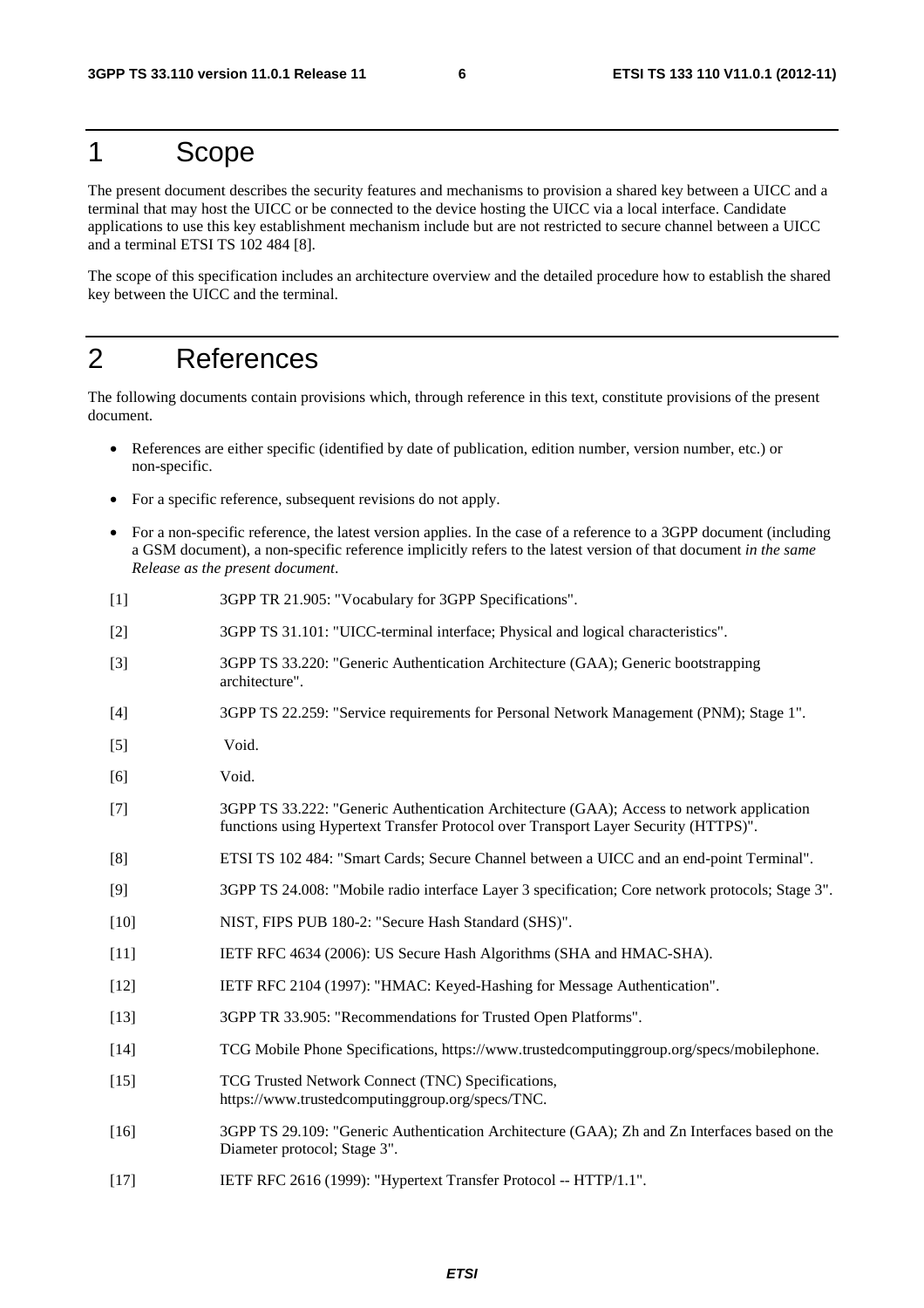[18] Void.

[19] Void.

[20] 3GPP TS 33.310: "Network Domain Security (NDS); Authentication Framework (AF)".

3 Definitions, symbols and abbreviations

### 3.1 Definitions

For the purposes of the present document, the terms and definitions given in TR 21.905 [1] and the following apply. A term defined in the present document takes precedence over the definition of the same term, if any, in TR 21.905 [1].

**NAF Key Center**: Dedicated NAF in charge of performing the key establishment between a UICC and a Terminal.

**UICC Hosting Device**: The entity, which is physically connected to the UICC. The UICC Hosting Device may be the MT or the ME.

**Terminal**: For the purposes of the present document, the term Terminal denotes a trusted device that can establish a shared key with a UICC. The Terminal is a generic term aiming to address either the scenario where it is part of the UICC Hosting Device or the scenario where it is a physically separated component (e.g. PNE as defined in TS 22.259 [4]).

**Remote Terminal**: A Terminal that is physically separated from the UICC Hosting Device.

NOTE: The definition of trusted devices is out of the scope of the specification. It is assumed that the home network can decide whether a terminal is trusted or not.

**ICCID**: ICCID is the identifier of the smart card. ICCID is defined in ITU standard and is encoded as a 10 octet string.

**Terminal\_appli\_ID**: It identifies an application in a Terminal. Terminal\_appli\_ID is an octet string of maximum 32 octets. If an application has an identifier of longer than 32 octets, this should be hashed using SHA 256 [10] into a string of length 32 octets which will be used as Terminal\_appli\_ID.

**Terminal ID:** It identifies uniquely the Terminal and is 10 octets. The Terminal ID of a ME is the IMEI and shall be encoded using BCD coding as defined in clause 10.5.1.4 of TS 24.008 [9].

NOTE: In case that the Terminal is not a ME the definition of the type of Terminal\_IDs is out of the scope of the specification.

**UICC\_appli\_ID:** It uniquely identifies an application in the UICC. The UICC\_appli\_ID is an octet string of maximum 16 octets.

# 3.2 Symbols

For the purposes of the present document, the following symbols apply:

|| Concatenation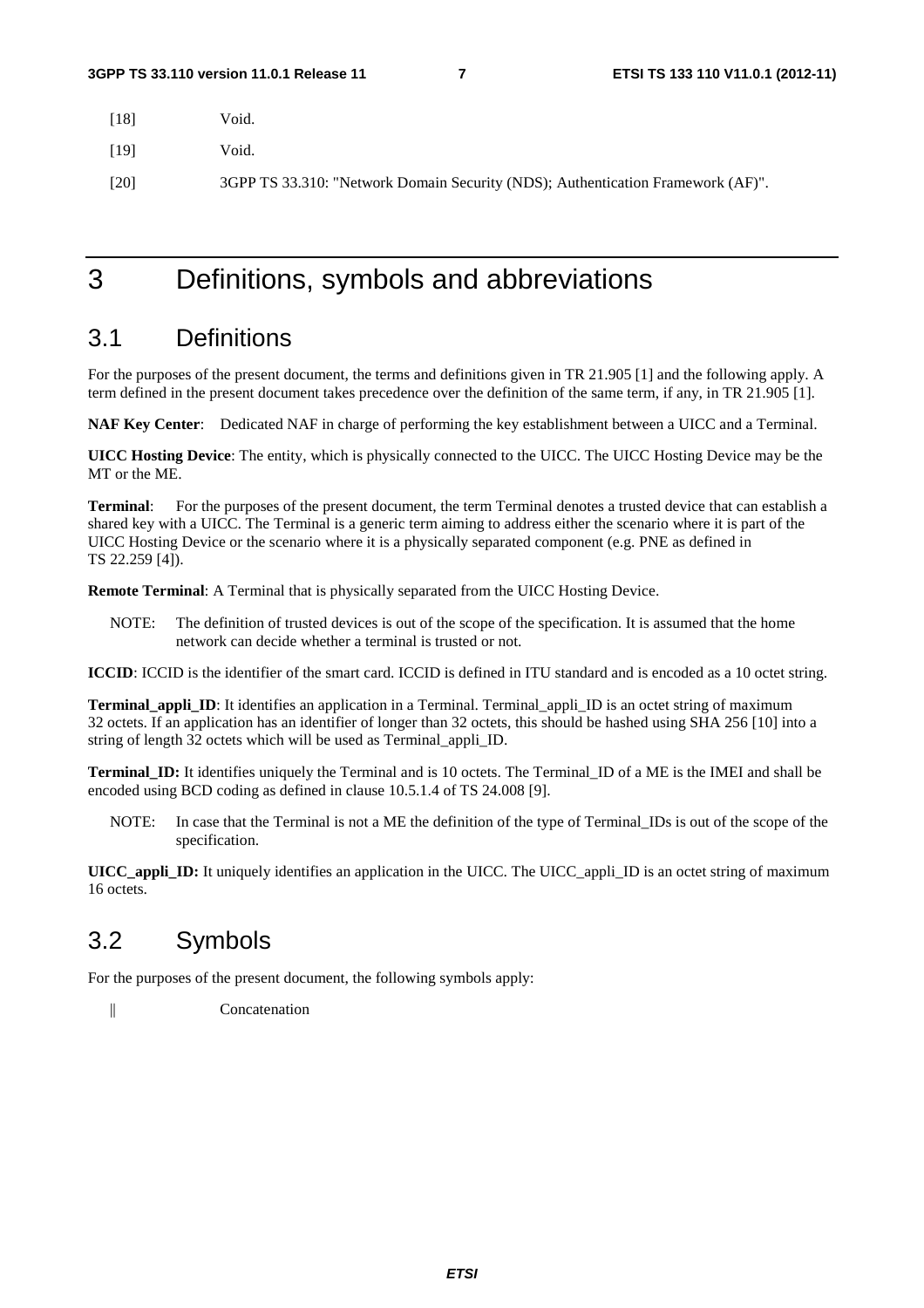### 3.3 Abbreviations

For the purposes of the present document, the abbreviations given in TR 21.905 [1] and the following apply. An abbreviation defined in the present document takes precedence over the definition of the same abbreviation, if any, in TR 21.905 [1].

| <b>B-TID</b> | <b>Bootstrapping Transaction Identifier</b>                |
|--------------|------------------------------------------------------------|
| <b>BSF</b>   | <b>Bootstrapping Server Function</b>                       |
| <b>GBA</b>   | Generic Bootstrapping Architecture                         |
| GBA ME       | ME-based GBA                                               |
| GBA U        | GBA with UICC-based enhancements                           |
| <b>ICCID</b> | Integrated Circuit Card Identification                     |
| <b>KDF</b>   | <b>Key Derivation Function</b>                             |
| Ks ext NAF   | Derived key in GBA_U                                       |
| Ks int NAF   | Derived key in GBA_U, which remains on UICC                |
| Ks local     | Derived key, which is shared between a Terminal and a UICC |
| <b>NAF</b>   | <b>Network Application Function</b>                        |
| <b>MAC</b>   | Message Authentication Code                                |
| <b>PNE</b>   | <b>Personal Network Element</b>                            |
| <b>SLF</b>   | <b>Subscriber Locator Function</b>                         |
| <b>USS</b>   | User Security Setting                                      |
|              |                                                            |

# 4 Key Establishment between a UICC and a terminal

# 4.1 Reference model

GBA\_U (TS 33.220 [3]) is used to provision a shared key between a UICC and a Terminal (i.e. Ks\_local). The GBA\_U key Ks\_int\_NAF is used by the UICC and the NAF to derive Ks\_local. The NAF securely delivers Ks\_local to the Terminal through a TLS tunnel, which is established between the NAF and the Terminal.

Figure 4.1 and figure 4.2 show a network model of the entities that utilize the bootstrapped secrets, and the reference points used between them. In figure 4.1 the Terminal is part of the UICC Hosting Device whereas in figure 4.2 the Terminal is connected to the UICC Hosting Device via a local interface.



#### **Figure 4.1: High level reference mode (the Terminal is part of the UICC Hosting Device)**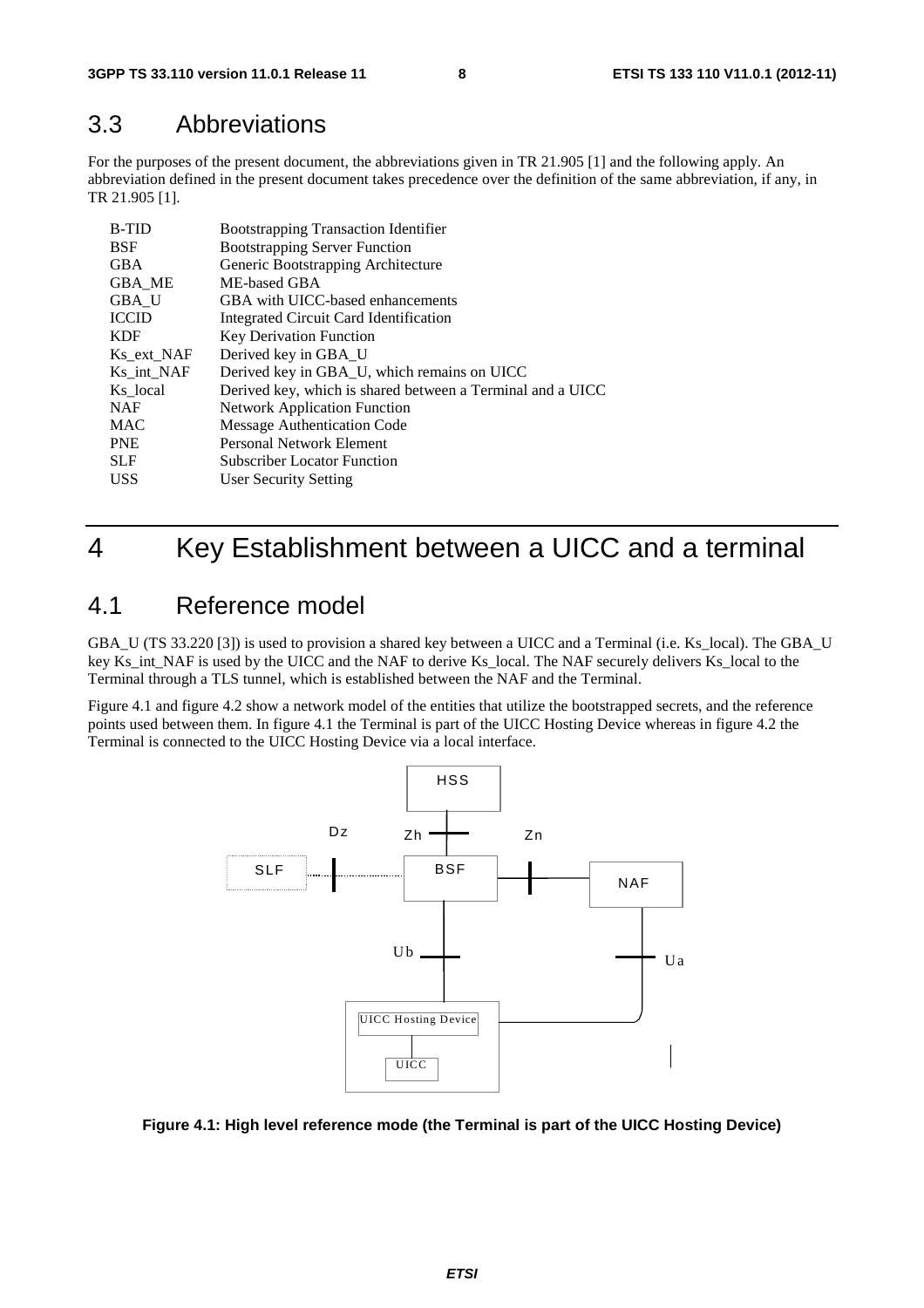

#### **Figure 4.2: High level reference mode (the Remote Terminal is connected to the UICC Hosting Device)**

### 4.2 Network elements

#### 4.2.1 NAF Key Center

The NAF Key Center is the NAF in charge of performing the Key Establishment between a UICC and a Terminal.

# 4.3 Key establishment architecture and reference points

#### 4.3.1 Reference points

This document is based on the architecture specified in TS 33.220 [3]. The Reference Points that are not explained in this section can be found in TS 33.220 [3] and TS 29.109 [16] (including GAA Service Type Code for this specification).

#### 4.3.2 Reference point Ub

The reference point Ub is implemented between the UICC Hosting Device and the BSF as described in TS 33.220 [3]. The UICC Hosting Device runs the HTTP Digest AKA protocol with BSF. This allows the UICC and the BSF to generate the bootstrapping key Ks.

### 4.3.3 Reference point Ua

The reference point Ua is used to deliver Ks\_local and the associated parameters to the Terminal.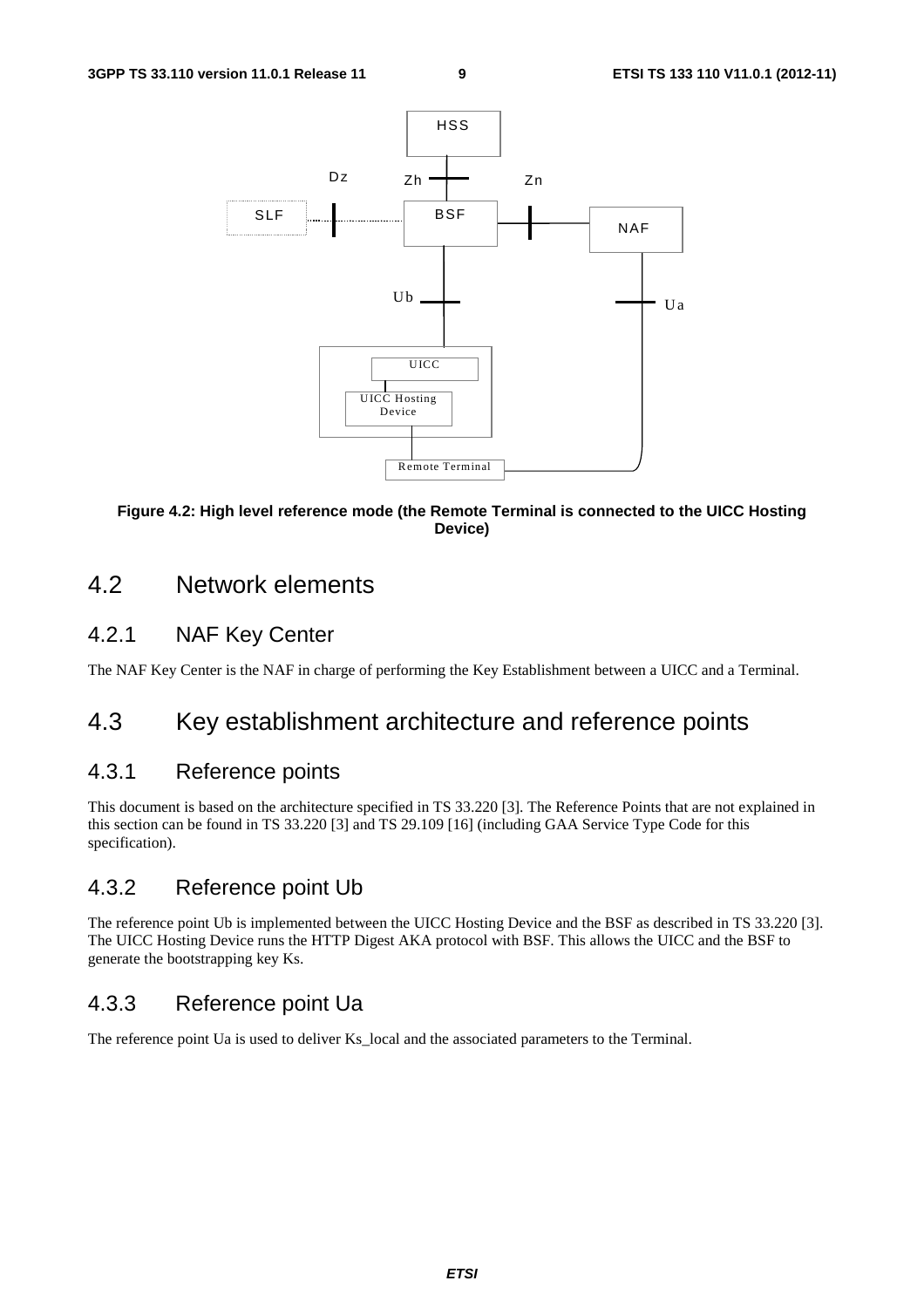### 4.4 General requirements and principles for key establishment between a UICC and a Terminal

#### 4.4.1 General requirements

The following requirements and principles are applicable to the procedure for key establishment between a UICC and a Terminal:

- The Terminal and the UICC shall be able to establish a shared key;
- The Terminal shall be trusted:
	- NOTE: The definition of trusted terminal is out of scope of the specification. The terminal may be compliant to requirements defined in TCG Mobile Phone specifications [14] or TR 33.905 [13] "Recommendations for Trusted Open Platforms".
- The shared key to establish between the UICC and the Terminal (i.e. Ks\_local) shall not be exchanged unencrypted on the interface between the UICC and the Terminal;
- The Terminal and the network shall be able to authenticate each other;
- The server implementing the key establishment function (i.e. the NAF Key Center) needs to be trusted by the home operator to handle the authentication parameters and the shared key;
- The home network shall be able to control whether this Terminal is authorized to establish a shared key with the UICC;
- The procedure for the key establishment between a UICC and a Terminal shall be access independent;
- To the extent possible, existing protocols and infrastructure should be reused;

#### 4.4.2 Requirements on the terminal

The Terminal shall support certificate-based mutual authentication as defined in clause 5.5 of TS 33.222 [7] in which case the Terminal shall be equipped with a valid Client Certificate or the Terminal shall support shared key based mutual authentication using PSK TLS as defined in TS 33.310 [20], Annex E, in which case the Terminal shall be equipped with a valid pre-shared key.

NOTE: Configuration of certificates and shared secrets is out of scope of the present document.

### 4.4.3 Requirements on the UICC hosting device

The UICC Hosting Device shall implement GBA\_U as defined in TS 33.220 [3].

#### 4.4.4 Requirements on the UICC

The UICC shall implement GBA\_U as defined in TS 33.220 [3].

The UICC shall be capable of deriving Ks\_local from Ks\_int\_NAF.

The NAF\_ID of the NAF Key Center shall be stored on the UICC.

NOTE: The home operator can update the NAF\_ID of the NAF Key Center by means of OTA commands.

It shall be possible that the UICC implements local policies to restrict the key establishment based on targeted UICC and Terminal applications (i.e. based on Terminal\_appli\_ID / UICC\_appli\_ID pair value), or based on Terminal\_ID, or based on both targeted applications and Terminal\_ID.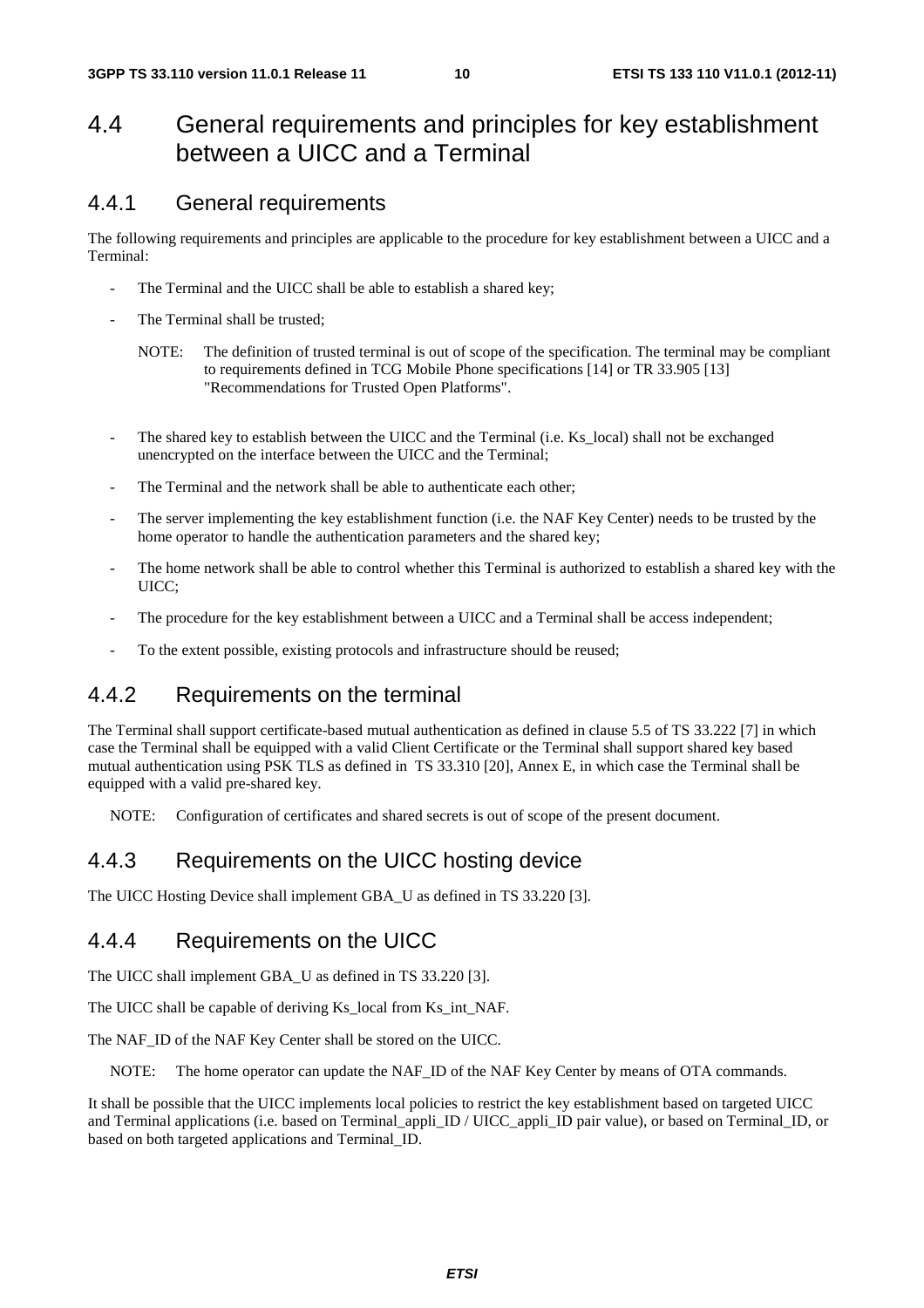### 4.4.5 Requirements on the NAF Key Center

The NAF Key Center shall support certificate-based mutual authentication as defined in clause 5.5 of TS 33.222 [7] and shared key based mutual authentication using PSK TLS as defined in TS 33.310 [20], Annex E .

NOTE: Configuration of certificates and shared secrets is out of scope of the present document.

The NAF Key Center shall be capable of determining whether a Terminal is trusted or not.

The NAF Key Center shall implement GBA\_U as defined in TS 33.220 [3].

The NAF Key Center dedicated to the Key Establishment Mechanism shall be located in the operator"s Home Network.

The NAF Key Center shall be capable of deriving Ks local from Ks int NAF.It shall be possible to configure the NAF Key Center to restrict the key establishment based on the targeted UICC and Terminal applications (i.e. based on Terminal\_appli\_ID / UICC\_appli\_ID pair value), or based on Terminal\_ID and/or ICCID, or based on both targeted applications and device identifiers (Terminal\_ID and/or ICCID).

#### 4.4.6 Requirements on Ks local key and associated parameters handling

The established key Ks\_local may be either a key shared between the UICC and the Terminal as monolithic devices or between a specific application on the UICC and a corresponding specific application on the Terminal. Ks\_local "per platform" refers to Ks\_local shared between the UICC and the Terminal as monolithic devices, whereas Ks\_local "per application" refers to Ks\_local shared between a specific application on the UICC and a specific application on the Terminal.

Each Ks\_local is associated with a Key Lifetime for use in the terminal and a 16 octet Counter Limit value for use in the UICC. The NAF Key Center shall generate these values and deliver them to the terminal. The terminal shall forward the Counter Limit to the UICC when requesting the Ks\_local derivation. The Ks\_local derivation shall include the Counter Limit value from the NAF Key Center so that the UICC can be sure that the Counter Limit value was generated by the NAF Key Center and was not modified by the terminal. Details of how the UICC shall interpret the Counter Limit can be found in ETSI TS 102 484 [8].

The home operator may update the Ks\_local Counter Limit value by means of OTA commands. The description of the OTA mechanism is out of the scope of this TS.

The Terminal shall delete Ks local and the corresponding parameters (e.g.ICCID, Terminal appli ID, UICC appli ID) when at least one of the conditions below is met:

- 1- The key lifetime of Ks\_local expires;
- 2- The Terminal detects that another UICC has been inserted. In order to make this condition possible, the Terminal needs to store in non-volatile memory the last inserted UICC-identity to be able to compare that with the used UICC-identity during the initialisation procedures;

Ks\_local should not be deleted from the Terminal when the Terminal is powered down. If the Terminal does not delete Ks local at power down then Ks local together with the associated parameters (e.g. key lifetime and B-TID) shall be stored in trusted non-volatile memory.

### 4.5 Procedures

#### 4.5.1 Initiation of key establishment between a UICC and a Terminal

Before a Ks\_local-based application can start, the UICC and the Terminal first have to share the same key Ks\_local associated to the selected application. The Terminal shall check if it stores the key Ks\_local associated to the targeted application and if this key Ks\_local is also available on the UICC.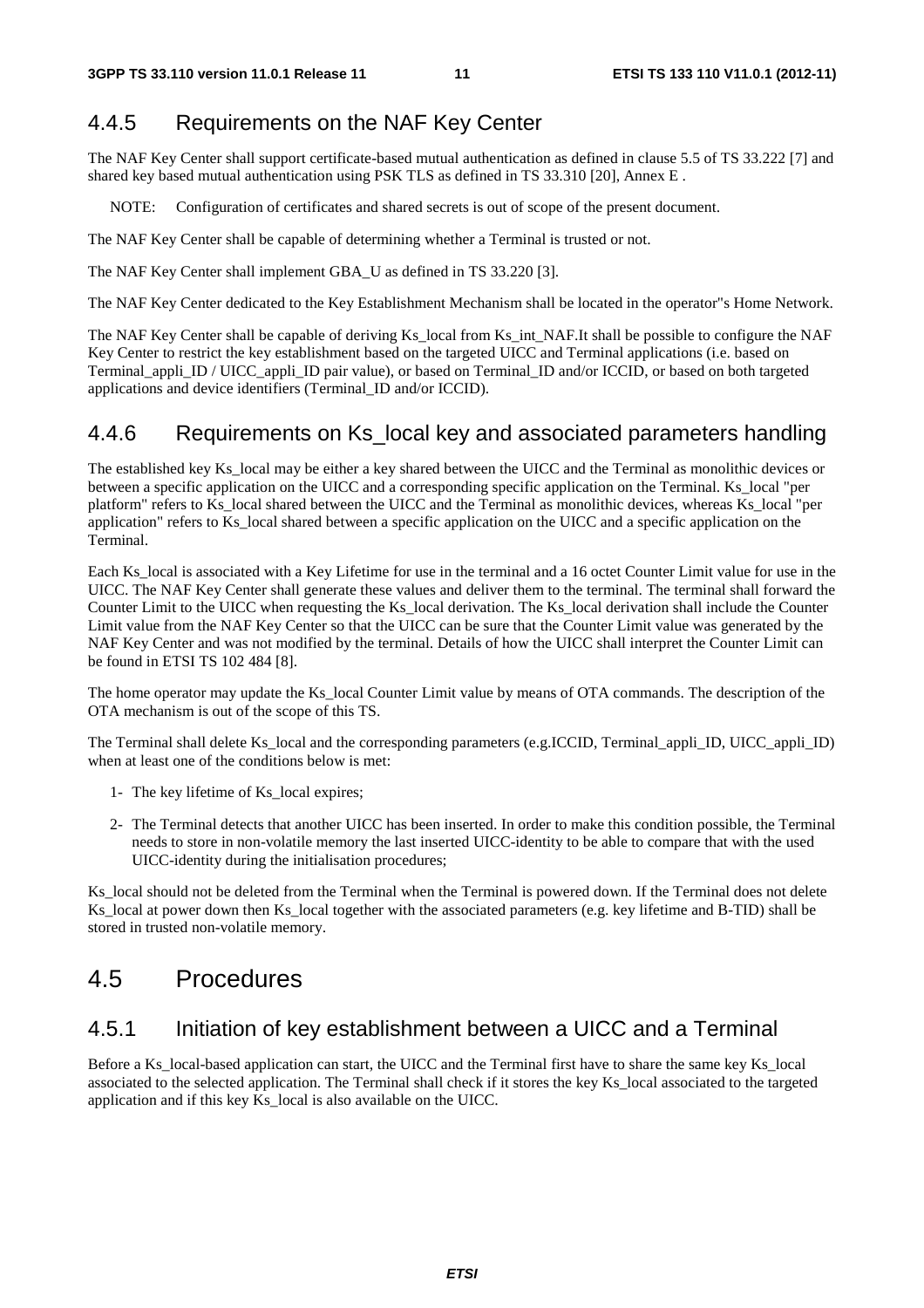- 1- The Terminal checks if it already stores a valid key Ks\_local required for the application communicating with the UICC. If a valid key Ks\_local is not available on the Terminal then the Terminal initiates a Key Establishment procedure, else step 2 applies.
- 2- The Terminal sends a request to the UICC to check that the required key Ks\_local is available on the UICC. The UICC reply indicates the Terminal if the required key Ks\_local is available on the UICC. If the required key Ks\_local is not available on the UICC, the Terminal initiates a key establishment procedure, else a valid Ks local key is shared between the UICC and the Terminal.

#### 4.5.2 Key establishment procedure

If a key establishment procedure is needed, it has to be performed as follows:

- 1- The Terminal checks whether there is a valid Ks key in the UICC, by fetching the current B-TID and its corresponding lifetime from the UICC. If no valid key Ks is available in the UICC, the Terminal requests a GBA bootstrapping procedure run to derive a new Ks key in the UICC and the BSF.
- 2- In order to check whether there is a valid Ks\_int\_NAF, the Terminal sends a request to the UICC to retrieve B-TID value associated to the NAF\_ID of the NAF Key Center. In case that the Terminal does not know the NAF\_ID of the NAF Key Center, the Terminal sends a request to the UICC to retrieve the NAF\_ID of the NAF Key Center.
- 3- The UICC returns the NAF\_ID and associated B-TID to the Terminal. If there is no Ks\_int\_NAF available in the UICC, a GBA\_U NAF Derivation procedure associated to the NAF Key Center is performed and then the UICC returns the NAF\_ID and associated B-TID to the Terminal.
- 4- The Terminal and the NAF Key Center establish a secure tunnel. The secure tunnel may be a HTTPS tunnel with certificate based mutual authentication between the Terminal and NAF Key Center as defined in clause 5.5 of TS 33.222 [7], or based on a shared key based mutual authentication between the Terminal and the NAF Key Center using PSK TLS as defined in TS 33.310 [20], Annex E.
- NOTE 1: One potential way to reach a trusted state is if the Terminal is compliant with the requirements defined in TCG (Trusted Computing Group) MPWG (Mobile Phone Working Group) Mobile Phone Specifications [14]. In PC-based TCG technology [15], HTTPS tunnel establishment can be bound to the trust status of the Terminal, through the attestations of relevant trusted engine of the Terminal. Thus, HTTPS tunnel establishment may in future be possible only if the Terminal is in a trusted state.

The psk\_identity\_hint shall be used by the server to indicate to the PSK TLS client which PSK to use. The preshared key is pre-administrated to the Terminal and NAF Key Center.

NOTE 2: If other PSKs are allowed, then the psk identity hint needs to be specified in the relevant key specifications.

If several PSKs are allowed, then the different hints are separated by semi-colon. The usage of the psk\_identity\_hint in PSK TLS handshake is out of scope of the present document.

5- In order to retrieve Ks\_local from the NAF Key Center, the Terminal sends a "service request" message to the NAF Key Center node in the mobile operator network. The message is sent within HTTPS tunnel.

The request shall contain the following payload: the identity (B-TID), the Terminal identifier (Terminal\_ID), the smart card identifier (ICCID), the application identifier of UICC application (UICC\_appli\_ID) and the application identifier of the Terminal application (Terminal\_appli\_ID) requiring the establishment of key Ks local, and a variable value RANDx.

In case that Ks\_local has to be established per platform, the UICC\_appli\_ID and the Terminal\_appli\_ID octet strings equal to static ASCII-encoded string "platform".

NOTE 2: The variable value RANDx can be a random value or timestamp produced by the Terminal.

- 6- The NAF Key Center shall behave as follows:
	- a) If the Terminal\_ID is IMEI, then the NAF Key Center shall check if the Terminal\_ID is blocked (blacklisted) and if so, it shall not proceed with the key establishment procedure but respond with an appropriate error code and terminate the secure connection with the Terminal. If the Terminal\_ID is not IMEI, then the NAF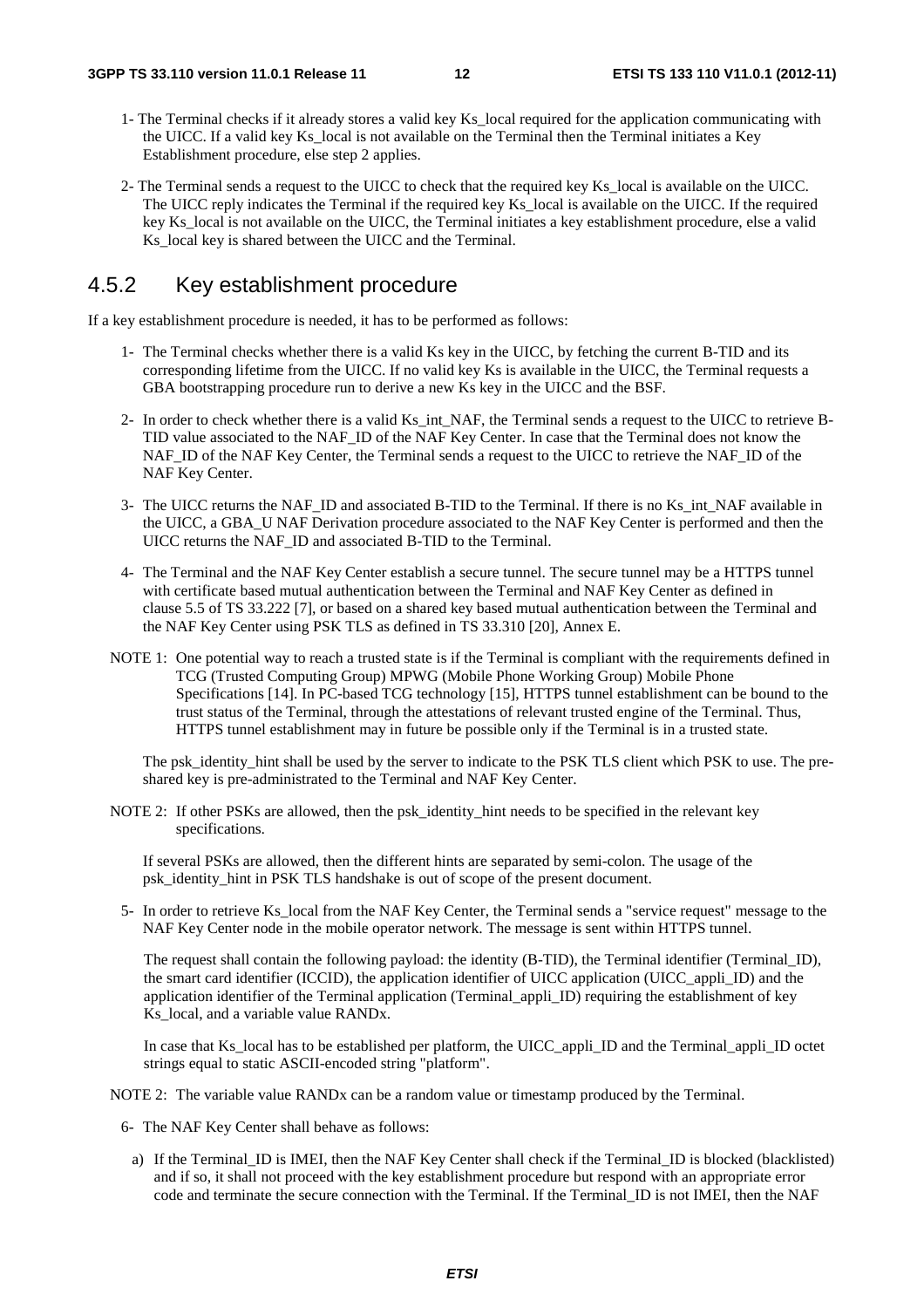Key Center should, if applicable, check if the Terminal\_ID is blocked (blacklisted) and if so, it shall not proceed with the key establishment procedure but respond with an appropriate error code and terminate the secure connection with the Terminal. If the key establishment procedure is not allowed for the targeted applications , then the NAF Key Center shall not proceed with the key establishment procedure but respond with appropriate error code and terminate the TLS connection with the Terminal.

NOTE 3: Details of how blacklisting is implemented are out of scope of the present document.

- b) The NAF Key Center contacts the BSF and sends the identity (B-TID) and its own NAF\_ID in a credential request.
- 7- The BSF derives Ks\_int\_NAF, Ks\_ext\_NAF and supplies to the NAF Key Center the requested keys Ks int/ext NAF keys, as well as the bootstrapping time and the key lifetime of Ks int/ext NAF keys.

The BSF may also send requested USSs to NAF Key Center according to the BSF"s policy

- 8- The NAF Key Center shall behave as follows
	- a) If the NAF Key Center has requested a USS, and the USS indicates to the NAF Key Center that the key establishment procedure is not allowed for the user, then the NAF Key Center shall respond with appropriate error code and terminate the TLS connection with the Terminal.
	- b) The NAF Key Center generates a suitable 16 octet Counter Limit for use in the UICC. The NAF Key Center associates a key lifetime to the derived key Ks\_local for use in the Terminal.
	- c) The NAF Key Center derives Ks\_local from Ks\_int\_NAF. Ks\_local is computed as Ks\_local = KDF (Ks\_int\_NAF, B-TID, Terminal\_ID, ICCID, Terminal\_appli\_ID, UICC\_appli\_ID, RANDx, Counter Limit), where KDF is the key derivation function as specified in Annex A.
- NOTE 4: If two applications on the UICC or on the Terminal have the same application identifier and RANDx is not renewed for each Ks\_local derivation, then Ks\_local will be the same for the two applications.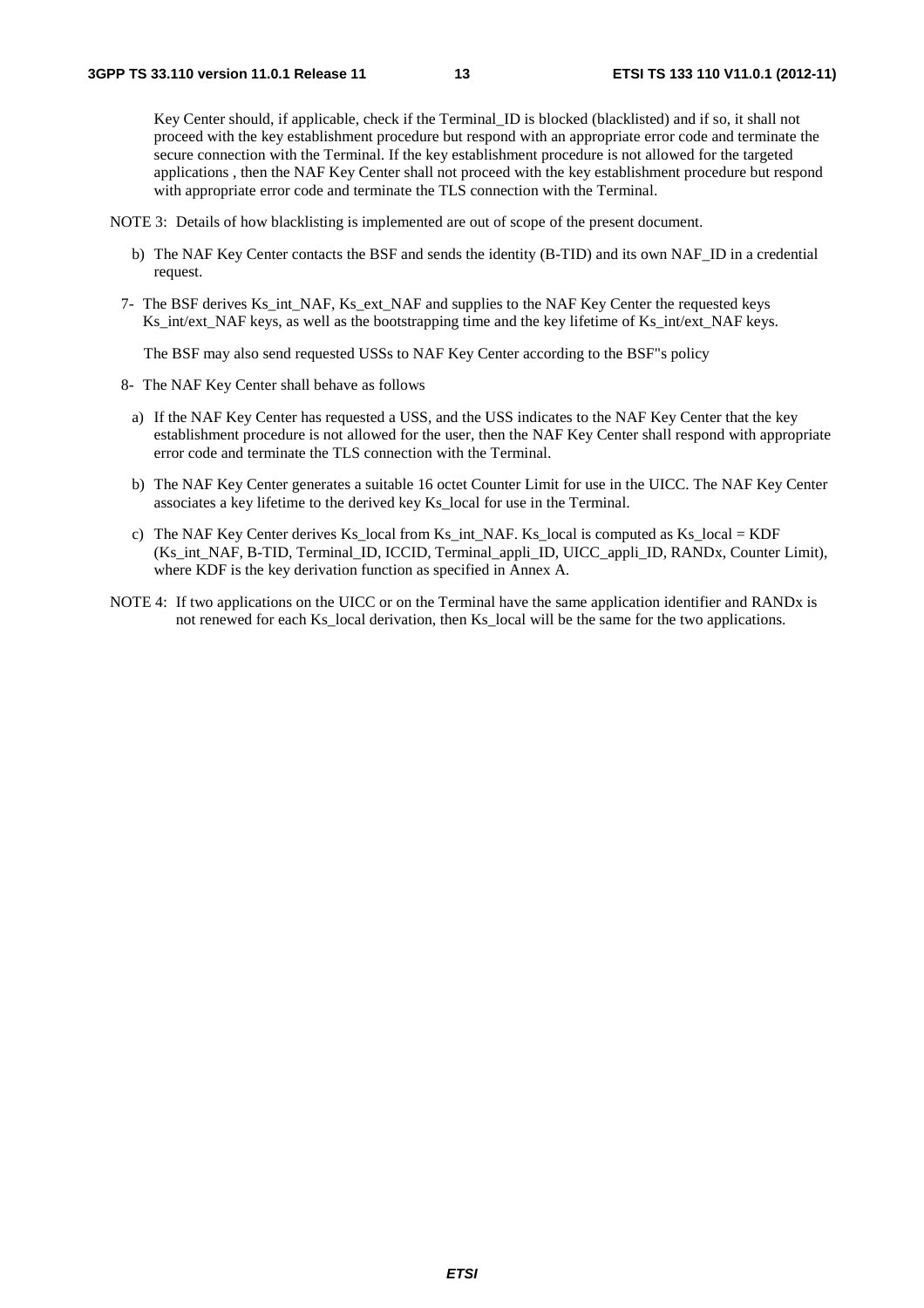#### **3GPP TS 33.110 version 11.0.1 Release 11 14 ETSI TS 133 110 V11.0.1 (2012-11)**

- 9- The NAF Key Center sends within HTTPS tunnel a response message to the Terminal with the following payload: B-TID, Ks\_local, Key Lifetime, and Counter Limit.
- 10- The Terminal stores Ks\_local and associated parameters Key Lifetime, ICCID, Terminal\_appli\_ID, UICC\_appli\_ID
- 11- The Terminal sends a command to perform Ks\_local derivation on the UICC. The Terminal sends the NAF\_ID corresponding to the NAF Key Center, the Terminal ID, the Terminal appli ID, the UICC appli ID, RANDx and the Counter Limit value. The terminal also includes a MAC which is computed as MAC = HMAC-SHA-256(Ks\_local, NAF\_ID || Terminal\_ID || ICCID || Term\_appli\_ID || UICC\_appli\_ID || RANDx || Counter Limit) truncated to 16 octets, where HMAC-SHA-256 with truncation is defined in NIST, FIPS PUB 180-2 [10], IETF RFC 4634 [11] and IETF RFC 2104 [12].

 Terminal\_appli\_ID and UICC\_appli\_ID correspond to identifiers of applications that aim at sharing a key Ks local. In case that Ks local has to be established per platform, the UICC appli ID and the Terminal\_appli\_ID octet strings are set equal to the static ASCII-encoded string "platform".

12- The UICC retrieves the Ks\_int\_NAF and B-TID associated with the received NAF\_ID. The UICC may store a local policy to determine the associations between a Terminal\_appli\_ID and a UICC\_appli\_ID which are authorized. If the Terminal requested a Terminal\_appli\_ID/UICC\_appli\_ID association not authorized by the UICC policy, then the UICC stops the key establishment procedure and returns a "not authorized" error message. The local policy may also not authorize the key establishment procedure based on the Terminal\_ID value.

 If the requested association is authorised, then the UICC derives Ks\_local. Ks\_local is computed in the UICC as Ks\_local = KDF (Ks\_int\_NAF, B-TID, Terminal\_ID, ICCID, Terminal\_appli\_ID, UICC\_appli\_ID, RANDx, Counter Limit), where KDF is the key derivation function specified in Annex A.

The UICC verifies the MAC value received from the Terminal by computing MAC' = HMAC-SHA-256(Ks\_local, NAF\_ID || Terminal\_ID || ICCID || Term\_appli\_ID || UICC\_appli\_ID || RANDx || Counter Limit) truncated to 16 octets. If the MAC' does not equal MAC, then the UICC terminates the key agreement procedure and returns a MAC verification failure message in response to the Ks\_local derivation request.

13-If MAC'=MAC then the UICC stores Ks\_local and associated parameters Terminal\_ID, Terminal\_appli\_ID, UICC\_appli\_ID and the Ks\_local Counter Limit. The UICC then sends a Ks\_local derivation response containing a MAC of the ASCII-encoded string "verification successful" using the key Ks\_local and the MAC algorithm HMAC-SHA-256 [11] truncated to 16 octets IETF RFC 2104 [12].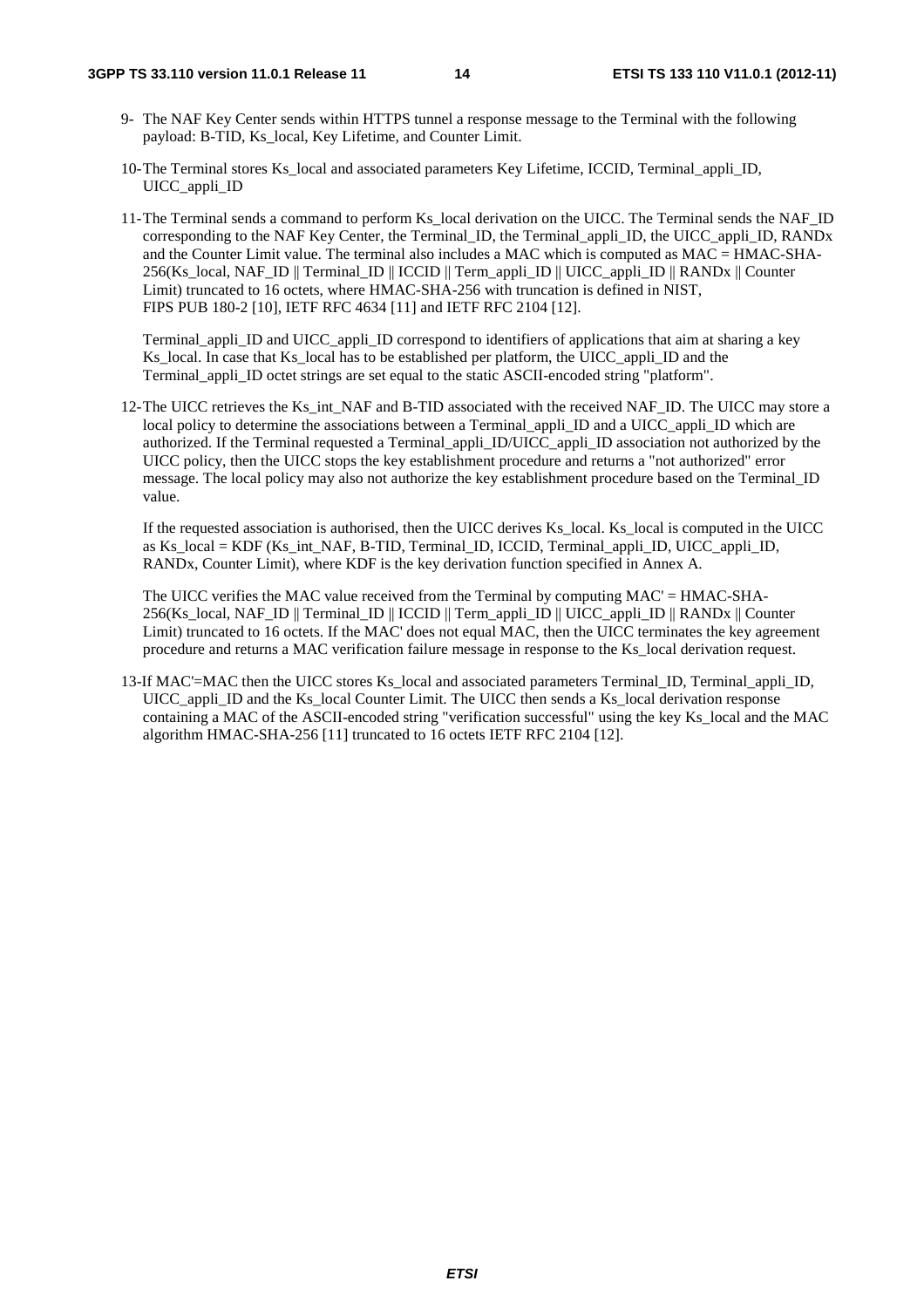

**Figure 4-3: Key establishment procedure**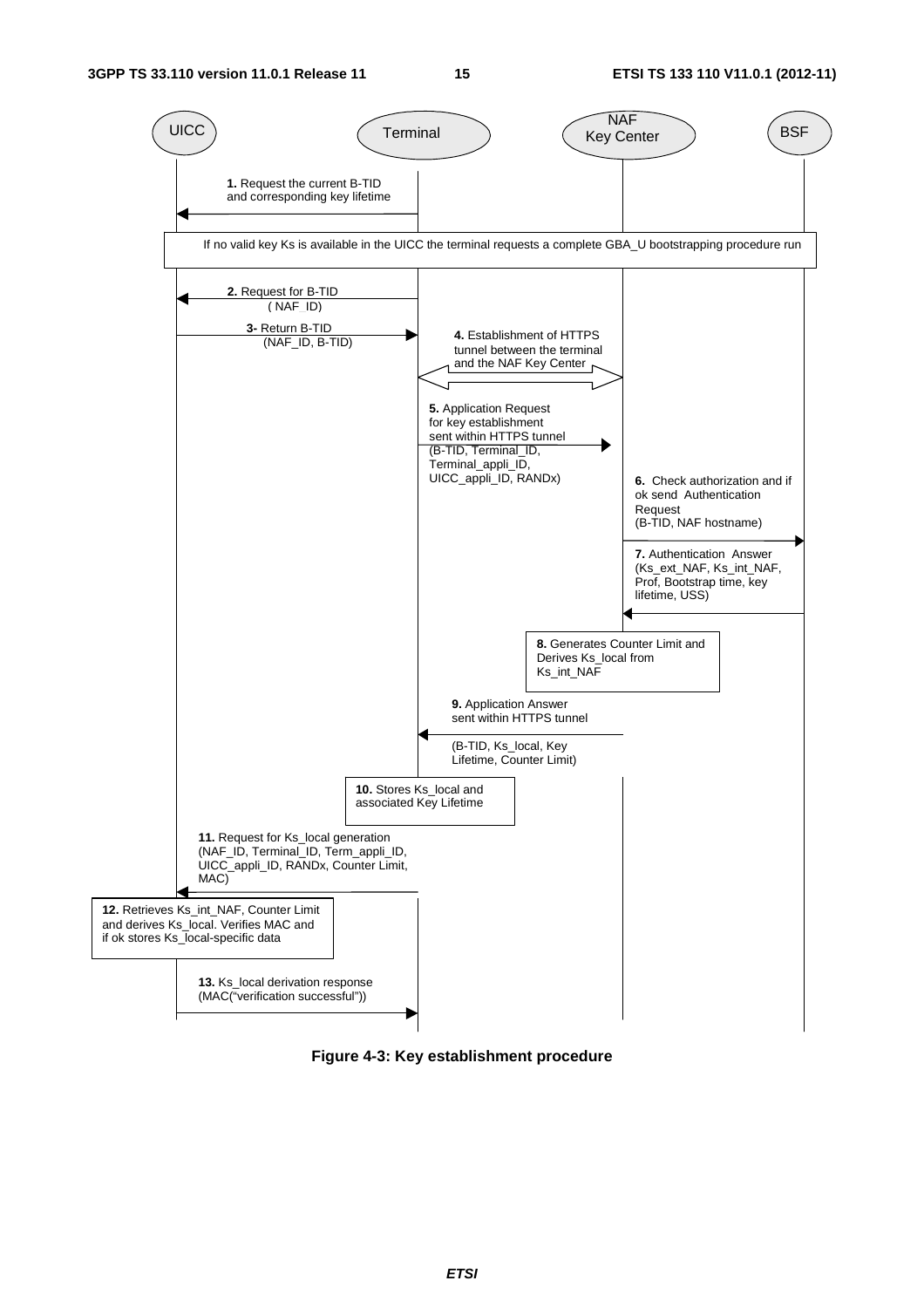# Annex A (normative): Key Derivation Function definition

# A.1 Ks\_local key derivation in key establishment

The description of key derivation function KDF can be found in TS 33.220 [3]. The generic key derivation function and input parameter encoding in this document shall be implemented as defined in TS 33.220 [3].

# A.2 Input parameters for Ks\_local key derivation

In the key establishment between a UICC and a terminal, the input parameters for the key derivation function shall be the following:

- $FC = 0x01$ .
- $P0 = B-TID$ ,
- $LO =$  length of B-TID is variable (not greater than 65535),
- $P1 = TerminalID$ .
- $L1 =$  length of Terminal ID is variable (not greater than 10 octets),
- $P2 = ICCID$ ,
- $L2$  = length of ICCID is variable (not greater than 10 octets),
- $P3 = Terminal\_appli\_ID$ ,
- $L3 =$  length of Terminal\_appli\_ID is variable (not greater than 32 octets),
- $P4 = UICC$  appli ID,
- $L4 =$  length of UICC\_appli\_ID is variable (not greater than 16 octets),
- $P5 =$  RAND<sub>x</sub>,
- $L5 =$  length of RANDx is variable (not greater than 16 octets).
- $P6 =$  Counter Limit.
- $L6$  = length of Counter Limit is 16 octets.

In case that derived key Ks local has to be established per platform, the UICC appli ID and the Terminal appli ID octet strings equal to static ASCII-encoded string "platform".

The key to be used in KDF to compute Ks\_local shall be Ks\_int\_NAF.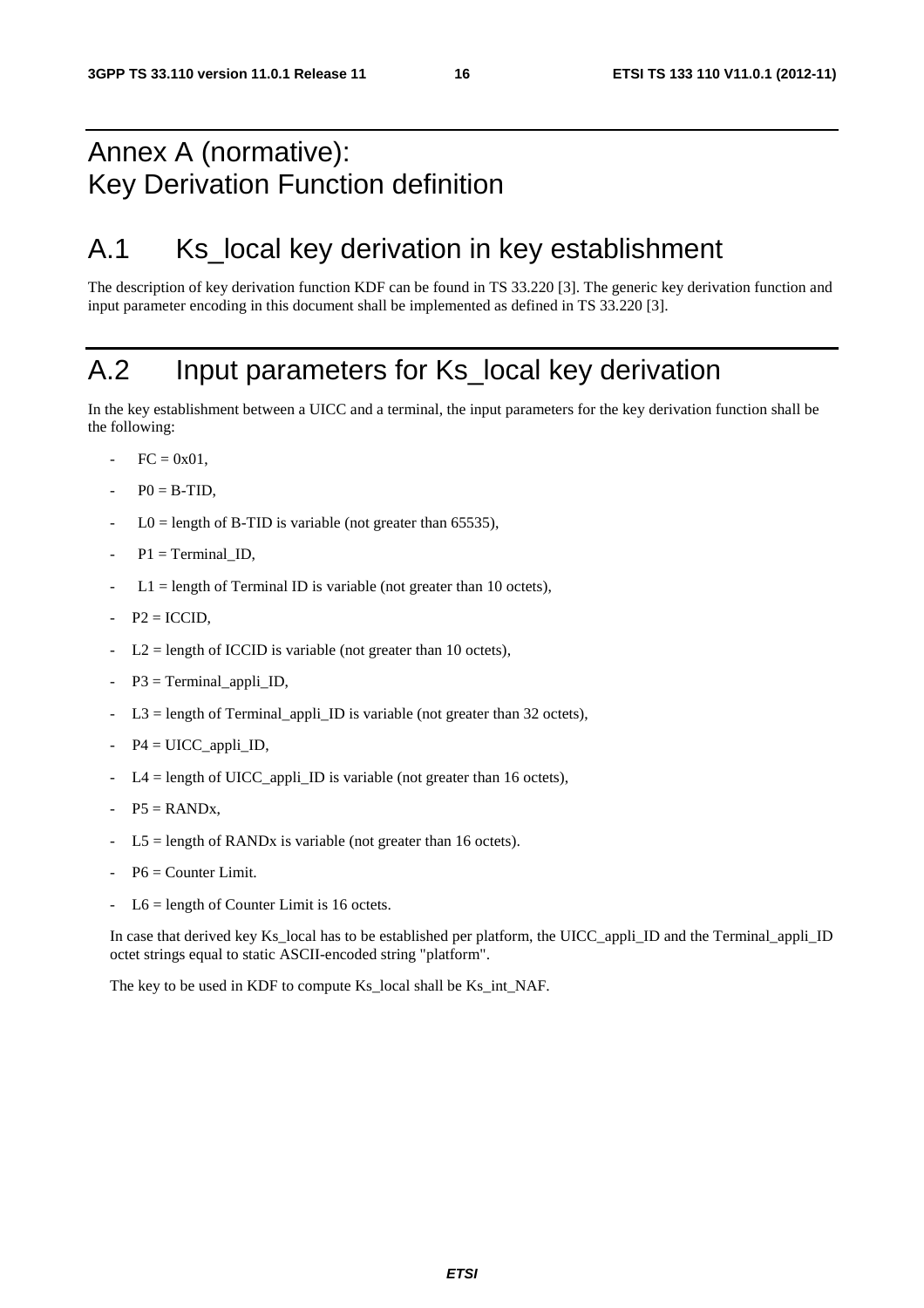# Annex B (normative): Key establishment UICC-Terminal interface

This annex describes the UICC-Terminal interface to be used to derive Ks\_local key in the UICC when there is the establishement of a shared key Ks\_local between a UICC and a Terminal.

# B.1 Local Key Establishment: Key Derivation procedure

This procedure is part of the key establishment to share Ks\_local key between a UICC and a Terminal.

The Terminal has previously performed a GBA\_U bootstrapping procedure and subsequent GBA\_U NAF Derivation procedure, as described in TS 33.220 [3], with the NAF Key Center. The UICC stores the corresponding Ks\_int\_NAF and associated B-TID together with the NAF\_ID of the NAF Key Center.

The NAF\_ID of the NAF Key Center is stored on the UICC. This value shall be accessible by the Terminal.

The Terminal sends to the UICC the list of parameters described in the Terminal request for Ks\_local generation in clause 4.5.2.

The UICC uses the NAF\_ID to retrieve Ks\_int\_NAF associated to the NAF Key Center. The UICC derives Ks\_local from Ks\_int\_NAF as described in clause 4.5.2.

After successful Ks\_local key derivation, the UICC stores Ks\_local and associated parameters as described in clause 4.5.2.

Ks\_local identifier consists of the concatenation of NAF\_ID, Terminal\_ID, UICC\_ID, Term\_appli\_ID, UICC\_appli\_ID and RANDx.

In case that the UICC does not have enough storage available for the generated Ks local and associated parameters, the UICC shall overwrite an existing Ks\_local and associated parameters. To determine the Ks\_local to overwrite, the UICC shall construct a list of Ks local identifiers by storing in the list first position the Ks local identifier of the last used or derived Ks local and by shifting down the remaining list elements. The last Ks local identifier in this list corresponds to the Ks\_local to overwrite when the UICC runs out of free memofy. If an existing Ks\_local in use is overwritten, the application using Ks\_local shall not be affected.

UICC

Terminal

*Local Key Establishment: Key Derivation mode*  Input parameters for Ks\_local generation

*Success/Failure*

**Figure B.1**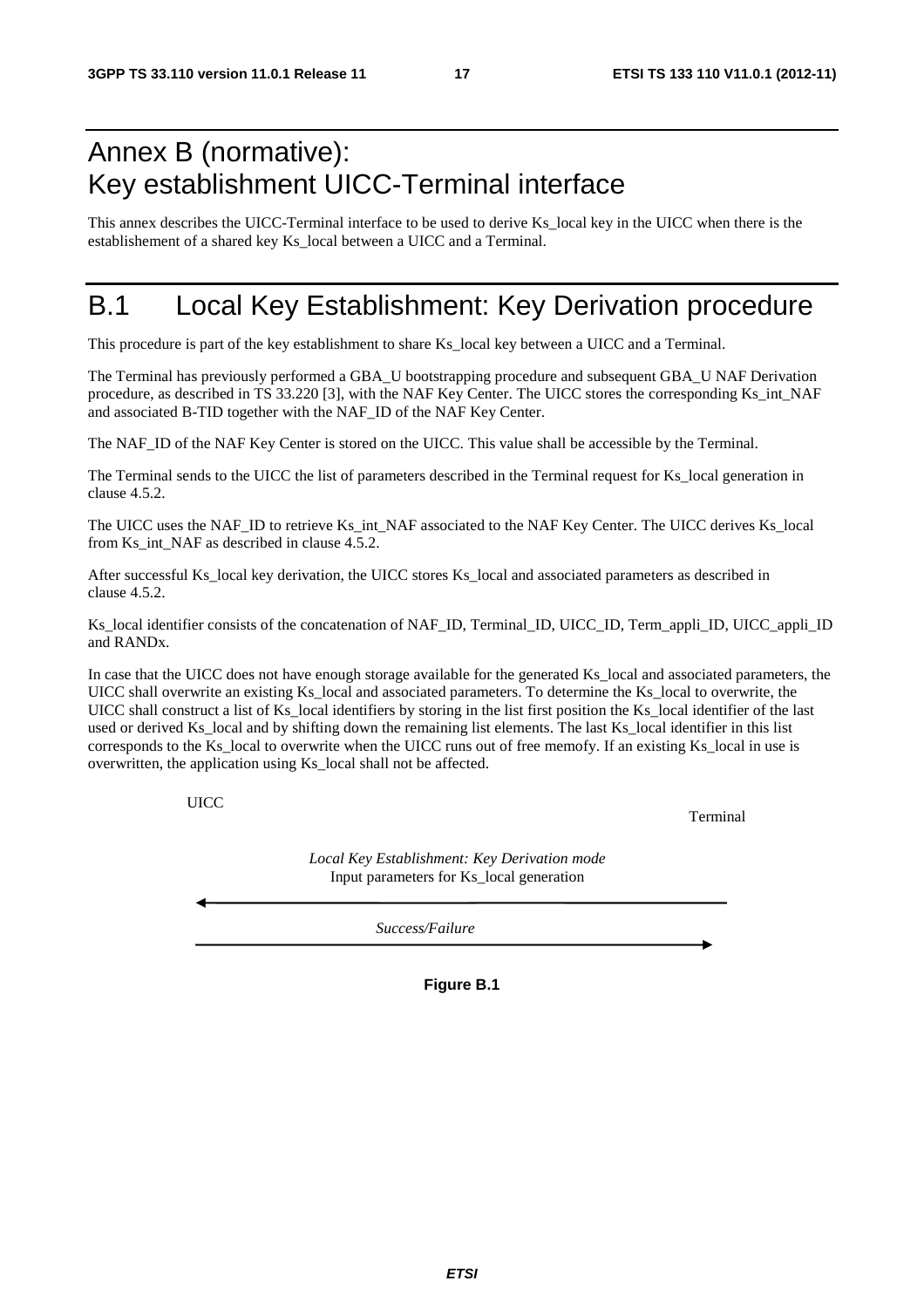# B.2 Local Key Establishment: Key Availability Check procedure

This procedure takes place during the initiation of the key establishment procedure where the Terminal checks if the UICC already stores a valid key Ks\_local required for the application communicating with the UICC.

The UICC has previously performed a Key Derivation procedure for the local key establishment.

The Terminal sends either a Key Identifier of Ks\_local or no parameter.

The UICC checks if a corresponding valid Ks\_local is available. If a valid Ks\_local key is available a "key availability status operation" is returned. In case no valid Ks\_local key is available the command fails and a failure message is returned.

UICC

Terminal

*Local Key Establishment: Key Availability Check mode*  Key Identifier

*Key Availability Check Operation Status/Failure*

**Figure B.2**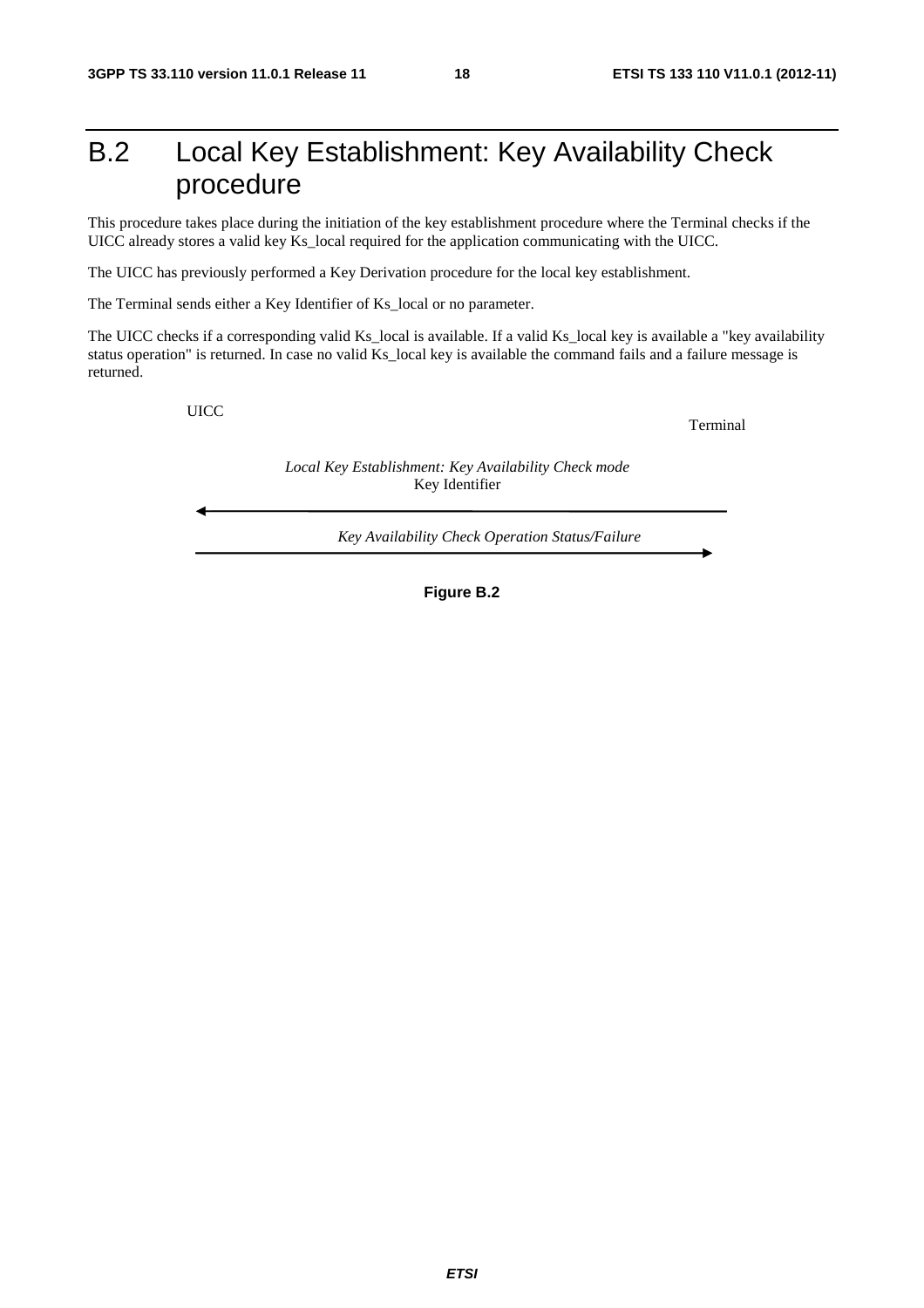# Annex C (normative): HTTP based key request procedure

# C.1 Introduction

Clause 4.5 specifies the HTTP based Key request procedure between the NAF Key Center and the Terminal. It specifies how the Terminal retrieves the Ks\_local key from the NAF Key Center together with some associated parameters.

# C.2 Key request procedure

This clause contains the following HTTP based procedures:

Key request;

### C.2.1 Key request

The Terminal shall generate a request for Key Request according to clause 4.5.2. The Terminal shall send the Key Request to the NAF Key Center in the HTTP payload in a HTTP POST request. The Request-URI shall indicate the type of the message, i.e. Key Request. Upon successful request, NAF Key Center shall return indication of success together with the Ks\_local key.

The Terminal populates the HTTP POST request as follows:

- the HTTP version shall be 1.1 which is specified in RFC 2616 [17];
- the base of the Request-URI shall contain the full NAF Key Center key establishmentURI (e.g. http://nafkeyCenter.home1.net:1234);
- the Request-URI shall contain an URI parameter "requesttype" that shall be set to "key-request-UICCkey", i.e. Request-URI takes the form of "/keyestablishment?requesttype=key-request-UICCkey";
- the Terminal may add additional URI parameters to the Request-URI;
- the HTTP header Content-Type shall be the MIME type of the payload, i.e. "application/keyest-UICCkeyrequest+xml". The XML schema of the payload is specified in Annex E.1 in this specification;
- the Terminal may add additional HTTP headers to the HTTP POST request.

The Terminal sends the HTTP POST to the NAF Key Center. The NAF Key Center checks that the HTTP POST is valid, and extracts the Key request for further processing. The NAF Key Center shall verify that the Terminal is authorized to use this service according to clause 4.5.2.

Upon successful authorization verification, the NAF Key Center shall return the HTTP 200 OK to the Terminal.

The NAF Key Center shall populate HTTP response as follows:

- the HTTP status code in the HTTP status line shall be 200;
- the HTTP header Content-Type shall be the MIME type of the payload, i.e. "application/keyestkeyresponse+xml". The XML schema of the payload is specified in Annex E.2 in this specification;

The NAF Key Center shall send the HTTP response to the Terminal. The Terminal shall check that the HTTP response is valid.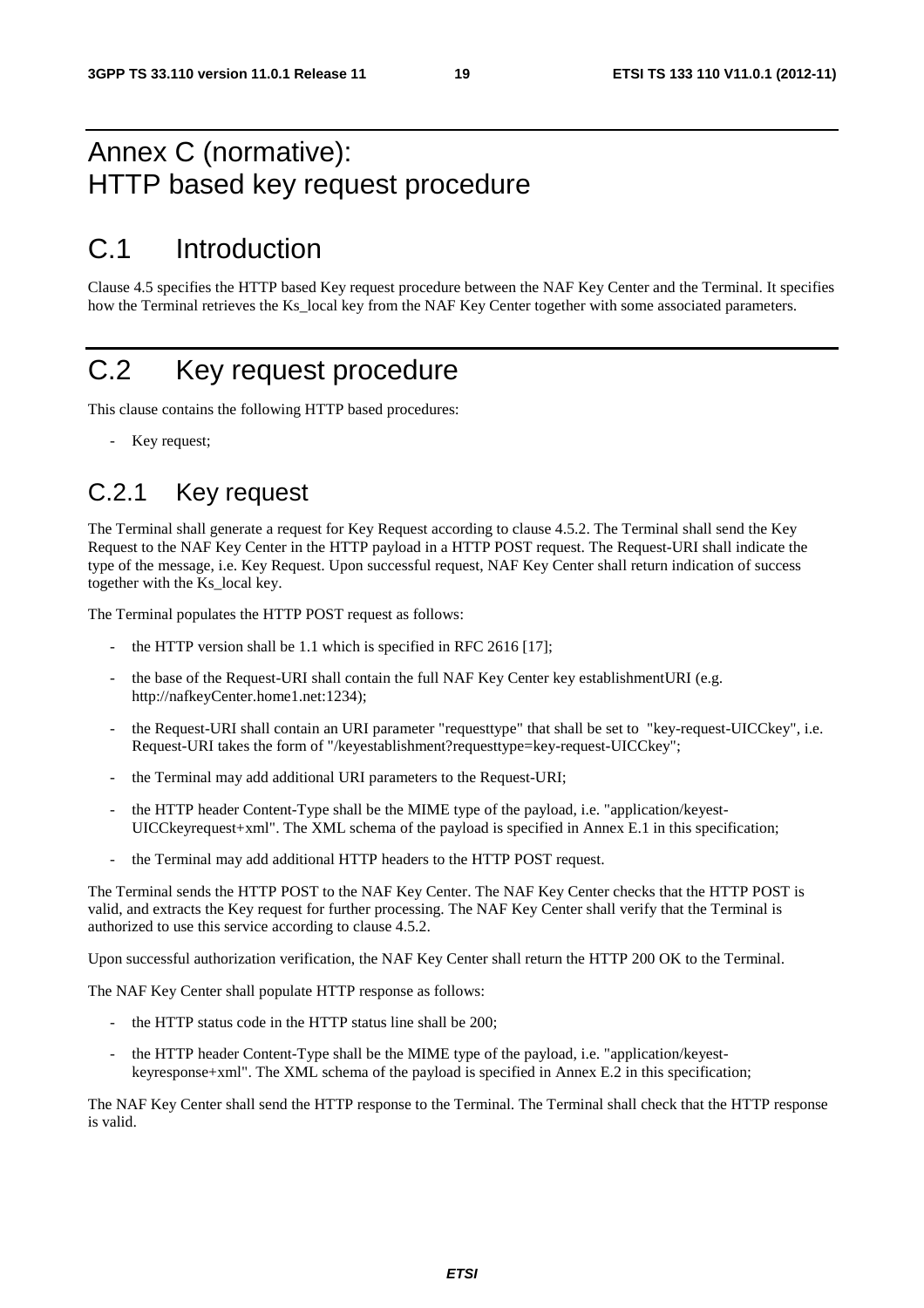# C.2.2 Error situations

The key request procedure may not be successful for multiple reasons. The error cases are indicated by using 4xx and 5xx HTTP Status Codes as defined in RFC 2616 [17]. The 4xx status code indicates that the Terminal seems to have erred, and the 5xx status code indicates that the NAF Key Center is aware that it has erred. Possible error situations during key establishment and their mappings to HTTP Status Codes are described in table C.2.2.1.

NOTE: In table C.2.2.1, the "Description" column describes the error situation in NAF Key Center. The "NAF Key Center error" column describes the typical reason for the error.

The NAF Key Center shall send the HTTP response to the Terminal. The Terminal shall check that the HTTP response is valid.

| <b>HTTP Status</b> | <b>HTTP Error</b>                              | <b>Terminal</b> | <b>Description</b>                                                                                                  | <b>NAF Key Center error</b>                                                                                                       |
|--------------------|------------------------------------------------|-----------------|---------------------------------------------------------------------------------------------------------------------|-----------------------------------------------------------------------------------------------------------------------------------|
| Code               |                                                | should repeat   |                                                                                                                     |                                                                                                                                   |
|                    |                                                | the request     |                                                                                                                     |                                                                                                                                   |
| 400                | <b>Bad Request</b>                             | <b>No</b>       | Request could not be                                                                                                | Request was missing, or                                                                                                           |
|                    |                                                |                 | understood                                                                                                          | malformed                                                                                                                         |
| 401                | Unauthorized                                   | Yes             | Not used by NAF Key Center                                                                                          |                                                                                                                                   |
| 402                | Payment<br>Required                            | <b>No</b>       | Not used by NAF Key Center                                                                                          | $\blacksquare$                                                                                                                    |
| 403                | Forbidden                                      | No              | NAF Key Center understood the<br>request, but is refusing to fulfil it                                              | The request was valid, but<br>Terminal is not allowed to use this<br>service                                                      |
| 404                | Not Found                                      | <b>No</b>       | NAF Key Center has not found<br>anything matching the<br>Request-URI                                                | The Request-URI was malformed<br>and NAF Key Center cannot fulfil<br>the request                                                  |
| 405                | Method not<br>allowed                          | No              | The method specified in the<br>Request-Line is not allowed for<br>the resource identified by the<br>Request-URI.    |                                                                                                                                   |
| 406 to 417         | $\star$                                        | No              | Not used by NAF Key Center                                                                                          | $\mathbf{r}$                                                                                                                      |
| 500                | Internal<br>Server Error                       | <b>No</b>       | Not used by NAF Key Center                                                                                          |                                                                                                                                   |
| 501                | <b>Not</b><br>Implemented                      | No              | NAF Key Center does not<br>support the requested<br>functionality                                                   | The server does not contain<br>particular NAF Key Center service<br>requested                                                     |
| 502                | <b>Bad</b><br>Gateway                          | No              | Not used by NAF Key Center                                                                                          | L.                                                                                                                                |
| 503                | Service<br>Unavailable                         | Yes             | NAF Key Center service is<br>currently unavailable                                                                  | NAF Key Center is temporarily<br>unavailable, Terminal may repeat<br>the request after delay indicated<br>by "Retry-After" header |
| 504                | Gateway<br>Timeout                             | No              | The server, while acting as a<br>gateway or proxy, did not<br>receive a timely response from<br>the upstream server | The NAF Key Center did not get<br>response over Zn interface.                                                                     |
| 505                | <b>HTTP</b><br><b>Version Not</b><br>Supported | No              | NAF Key Center does not<br>support the HTTP protocol<br>version that was used in the<br>request line                | Terminal should use HTTP/1.1<br>version with NAF Key Center                                                                       |

**Table C.2.2-1: HTTP Status Codes used for key request errors**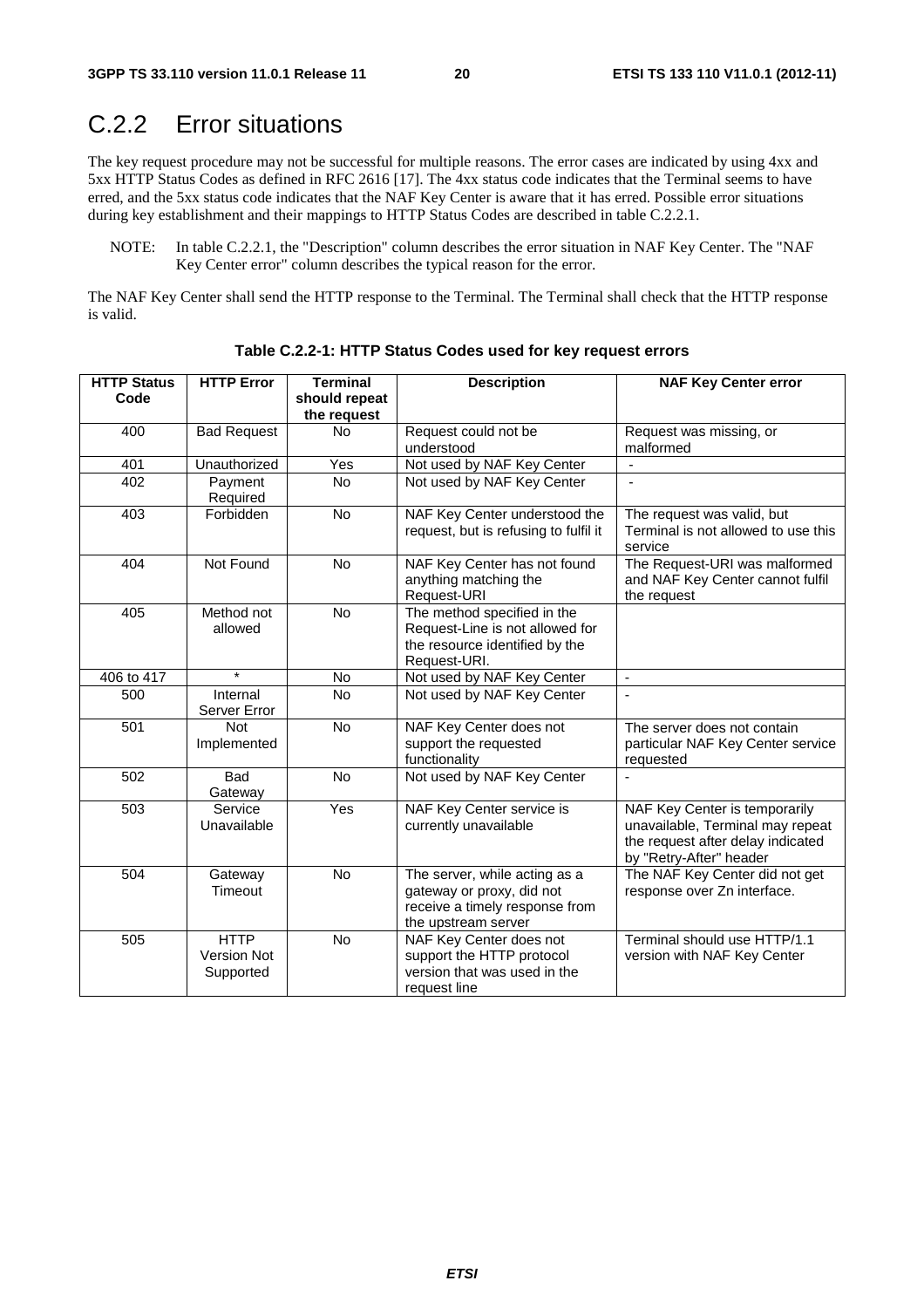# Annex D (informative): Signalling flows for key request procedure

# D.1 Introduction

This annex gives examples of signalling flows for using HTTP. It is assumed that TLS with certificate based mutualauthentication has been established before the HTTP signalling flow described in this section takes place.

The Terminal requests a Ks\_local key from the NAF Key Center and an example of the signalling flow of the key request procedure between the Terminal and the NAF Key Center is given in clause D.2.

# D.2 Signalling flow demonstrating a successful key request procedure

The signalling flow in figure D.2-1 describes the generic message exchange between a Terminal and an NAF Key Center using HTTP. The HTTP client application resides in the Terminal.



#### **Figure D.2-1: Successful key request procedure between Terminal and NAF Key Center**

**1. Key request (Terminal to NAF Key Center)** - see example in table D.2-1

The Terminal sends an HTTP request to the NAF Key Center containing a Key request.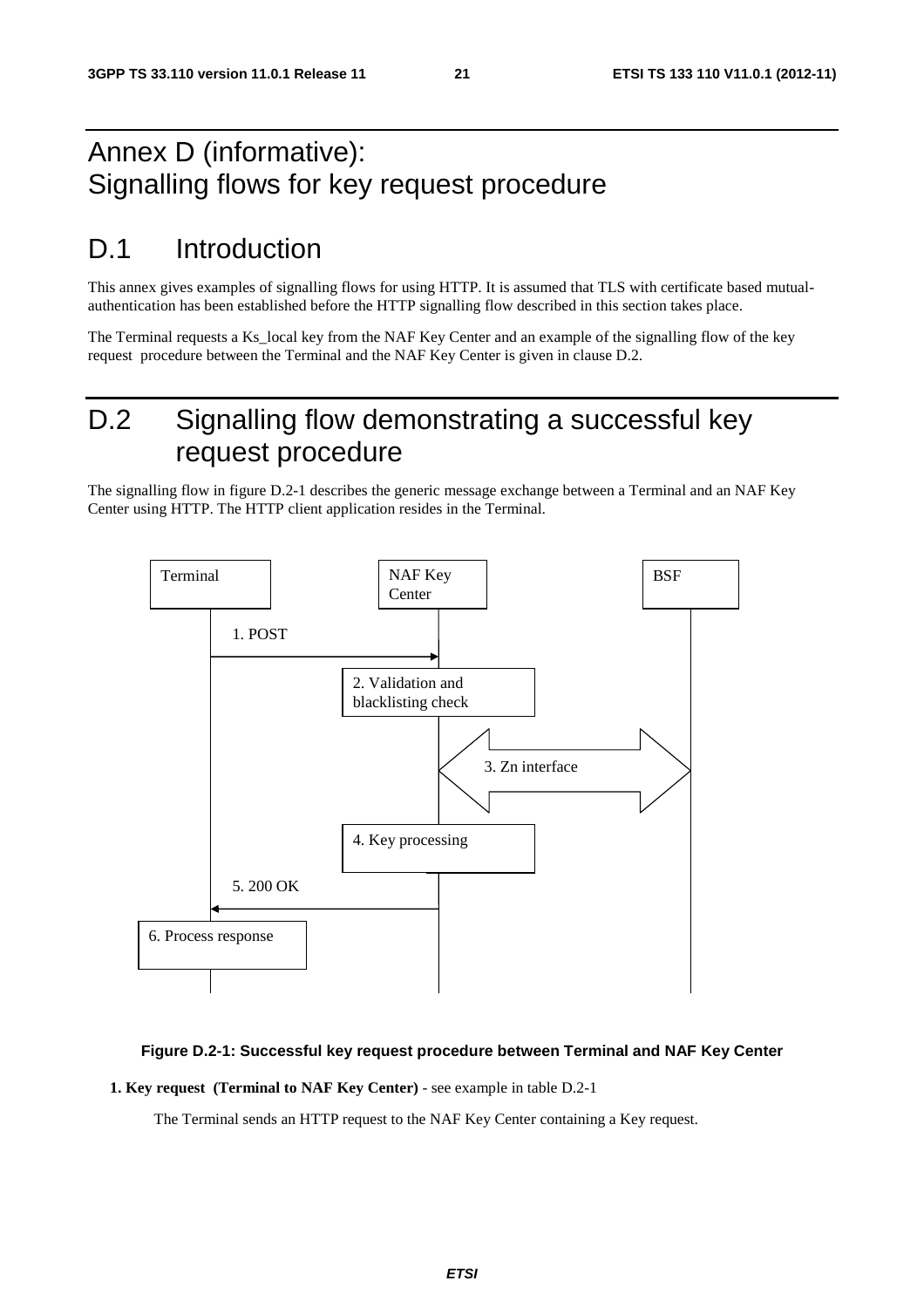#### **Table D.2-1: Key request (Terminal to NAF Key Center)**

```
POST /keyestablishment?requesttype=key-request-UICCkey HTTP/1.1 
Host: nafkeyCenter.home1.net:1234 
Content-Type: application/keyest-UICCkeyrequest+xml 
Content-Length: (...) 
User-Agent: KeyestAgent; Release-7 
Date: Thu, 27 June 2007 10:50:35 GMT 
Accept: */* 
Referrer: http://nafkeyCenter.home1.net:1234/service 
<Key request BLOB>
```
**Request-URI:** The Request-URI (the URI that follows the method name, "POST", in the first line) indicates the resource of this POST request. The Request-URI contains the parameter "requesttype" which is set to "key-request-UICCkey" to indicate to the NAFKey Center the desired request type, i.e. Terminal requests for a Ks\_local key. **Host:** Specifies the Internet host and port number of the NAF Key Center, obtained from the original URI given by referring resource. **Content-Type:** Contains the media type "application/keyest-UICCkeyrequest+xml", i.e.Key request. **Content-Length:** Indicates the size of the entity-body, in decimal number of OCTETs, sent to the recipient. **User-Agent:** Contains information about the user agent originating the request and the release of it. **Date:** Represents the date and time at which the message was originated. **Accept:** Media types which are acceptable for the response.

**Referrer:** Allows the user agent to specify the address (URI) of the resource from which the URI for the NAF Key Center was obtained.

#### 2. **Validation and blacklisting check**

- The NAF Key Center will also verify that the DNS name in the realm attribute matches the NAF Key Center hostname. If the conversation is taking place inside a server-authenticated TLS tunnel, the NAF Key Center will also verify that this DNS name is the same as that of the TLS server.
- The NAF Key Center verifies that the Terminal is authorized to use this service as described in clause 4.5.2. If the authorization succeeds, the incoming client-payload request is taken in for further processing.
- If the NAF Key Center does not have the NAF specific key material (Ks\_int\_NAF), then the NAF Key Center retrieves that and one or more user security setting (USS) from the BSF. For detailed signalling flows see 3GPP TS 29.109 [16].

#### 3. **Zn: NAF Key Center specific key procedure**

NAF Key Center retrieves the NAF specific key material and IMPI of the user.

For detailed signalling flows see TS 29.109 [16].

#### 4. **Key processing in the NAF Key Center**

NAF Key Center further derives the key establishment specific key material Ks\_local as specified in Annex A.

#### 5. **Response indicating success (NAF Key Center to Terminal)** - see example in table D.2-2

The NAF Key Center sends 200 OK response to the Terminal to indicate the success of the Key request.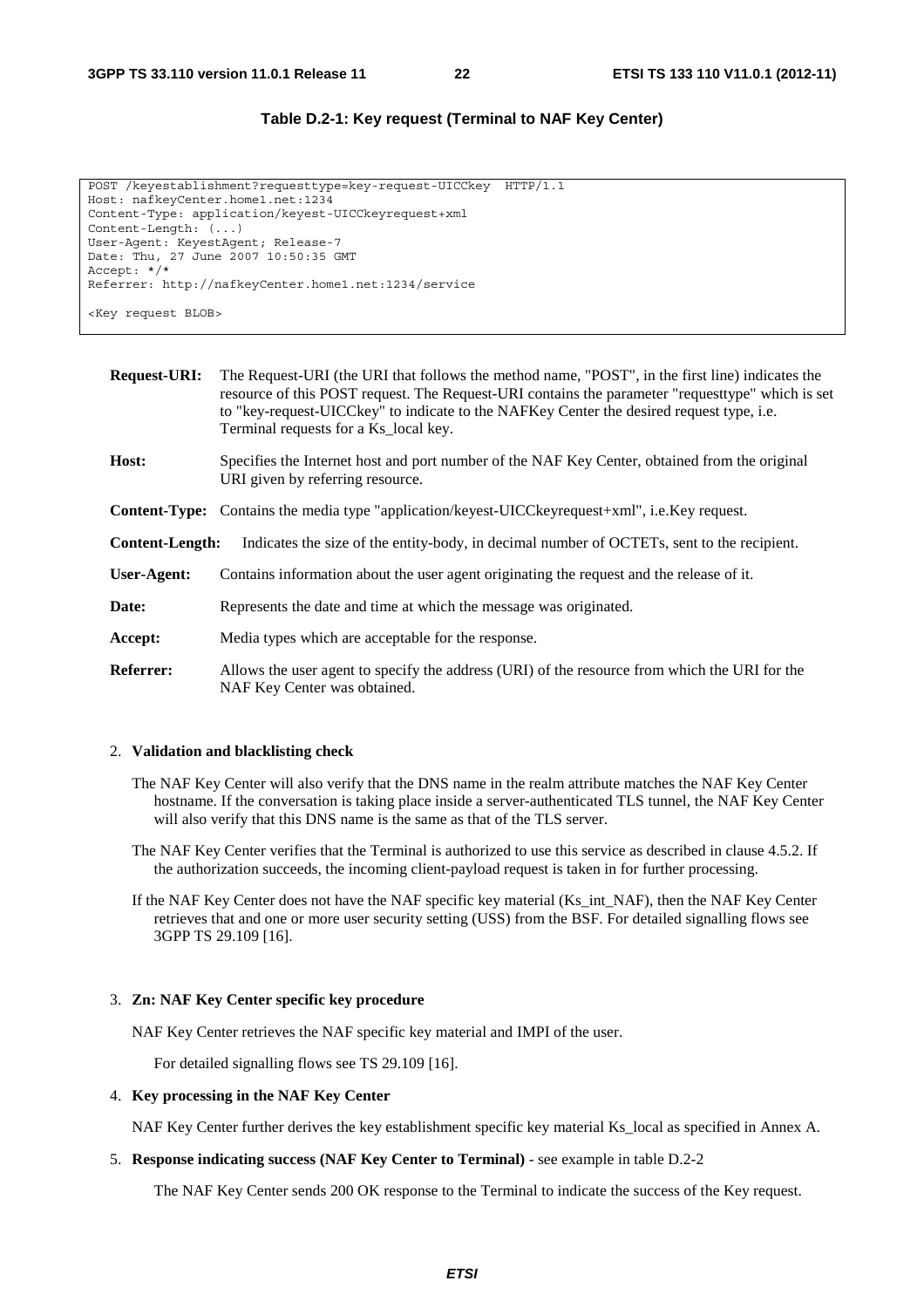| POST /keyestablishment?requesttype=key-response-UICCkey HTTP/1.1 |  |
|------------------------------------------------------------------|--|
| Host: nafkeyCenter.home1.net:1234                                |  |
| Content-Type: application/keyest-UICCkeyresponse+xml             |  |
| $Content-Length: ()$                                             |  |
| Date: Thu, 27 June 2007 10:50:35 GMT                             |  |
| Accept: */*                                                      |  |
| Referrer: http://nafkeyCenter.home1.net:1234/service             |  |
|                                                                  |  |
| <key blob="" request=""></key>                                   |  |

#### **Table D.2-2: Key response (NAF Key Center to Terminal)**

**Request-URI:** The Request-URI (the URI that follows the method name, "POST", in the first line) indicates the resource of this POST request. The Request-URI contains the parameter "requesttype" which is set to "key-response-UICCkey" to indicate to the Terminal the desired response type, i.e. responses with a Ks\_local key. **Host:** Specifies the Internet host and port number of the NAF Key Center, obtained from the original URI given by referring resource. **Content-Type:** Contains the media type "application/keyest-UICCkeyresponse+xml", i.e.Key response. **Content-Length:** Indicates the size of the entity-body, in decimal number of OCTETs, sent to the recipient. **Date:** Represents the date and time at which the message was originated. **Accept:** Media types which are acceptable for the response. **Referrer:** Allows the user agent to specify the address (URI) of the resource from which the URI for the NAF Key Center was obtained.

#### 6. **Process response at Terminal**

 The Terminal receives the response and accepts the server-payload for further processing. The Terminal stores the Ks\_local key, the Key Lifetime and B-TID locally.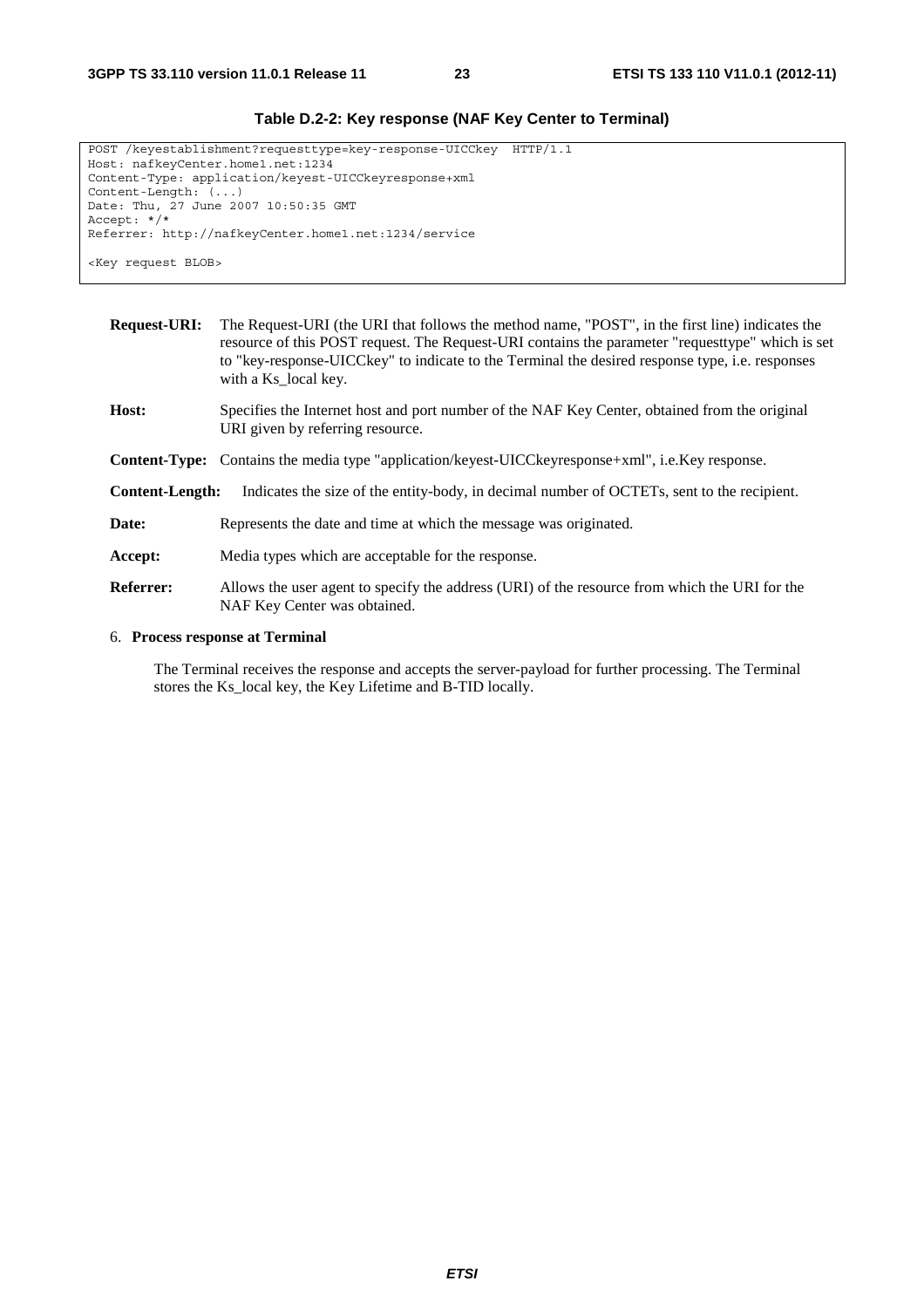# Annex E (normative): XML schema for Key Request and Key Response

# E.1 Introduction

This annex contains the XML schema which defines a format for the key request sent from the Terminal to the NAF Key Center requesting a Ks\_local key and for the key response sent from the NAF Key Center to the Terminal containing the Ks\_local key, according to the procedures in section 4.5.2.

# E.2 Key Request Format

### E.2.1 Data Format

The below XML schema defines a format used to request a Ks\_local key from the NAF Key Center.

```
<?xml version="1.0" encoding="UTF-8"?> 
<xs:schema 
    xmlns:xs="http://www.w3.org/2001/XMLSchema" 
     xmlns="urn:3GPP:metadata:2005:Keyest:UICCKeyRequest" 
     targetNamespace="urn:3GPP:metadata:2005:Keyest:UICCKeyRequest" 
     elementFormDefault="qualified" 
     attributeFormDefault="unqualified"> 
     <xs:element name="keyestUICCKeyRequest"> 
         <xs:annotation> 
             <xs:documentation> 
                  Keyest Key Request as defined by 3GPP TS 33.110 
             </xs:documentation> 
         </xs:annotation> 
         <xs:complexType> 
             <xs:sequence> 
                  <xs:element name="BTID" type="xs:string" minOccurs="1" maxOccurs="1"/> 
                  <xs:element name="TERMINALID" type="xs:string" minOccurs="1" maxOccurs="1"/> 
                  <xs:element name="TERMINALAPPLIID" type="xs:string" minOccurs="1" maxOccurs="1"/> 
                  <xs:element name="UICCAPPLIID" type="xs:string" minOccurs="1" maxOccurs="1"/> 
                  <xs:element name="RANDX" type="xs:string" minOccurs="1" maxOccurs="1"/> 
             </xs:sequence> 
             <xs:anyAttribute processContents="skip"/> 
         </xs:complexType> 
    \epsilon/xs\cdotelement>
</xs:schema>
```
### E.2.2 Example

The below example is used to request a new Ks local key derived from a GBA key with identity BTID "jhg876jhg", a TERMINAL ID "64783934857", TERMINALAPPLIID "7864934848", UICCAPPLIID "7864934849" and RANDX "12259673".

```
<?xml version="1.0" encoding="UTF-8"?> 
<keyestUICCKeyRequest 
xmlns:xsi="http://www.w3.org/2001/XMLSchema-instance" 
xmlns="urn:3GPP:metadata:2005:Keyest:UICCKeyRequest"> 
     <BTID>jhg876jhg</BTID> 
     <TERMINALID>64783934857</TERMINALID> 
     <TERMINALAPPLIID>7864934848</TERMINALAPPLIID> 
     <UICCAPPLIID>7864934849</UICCAPPLIID> 
     <RANDX>12259673</RANDX> 
</keyestUICCKeyRequest>
```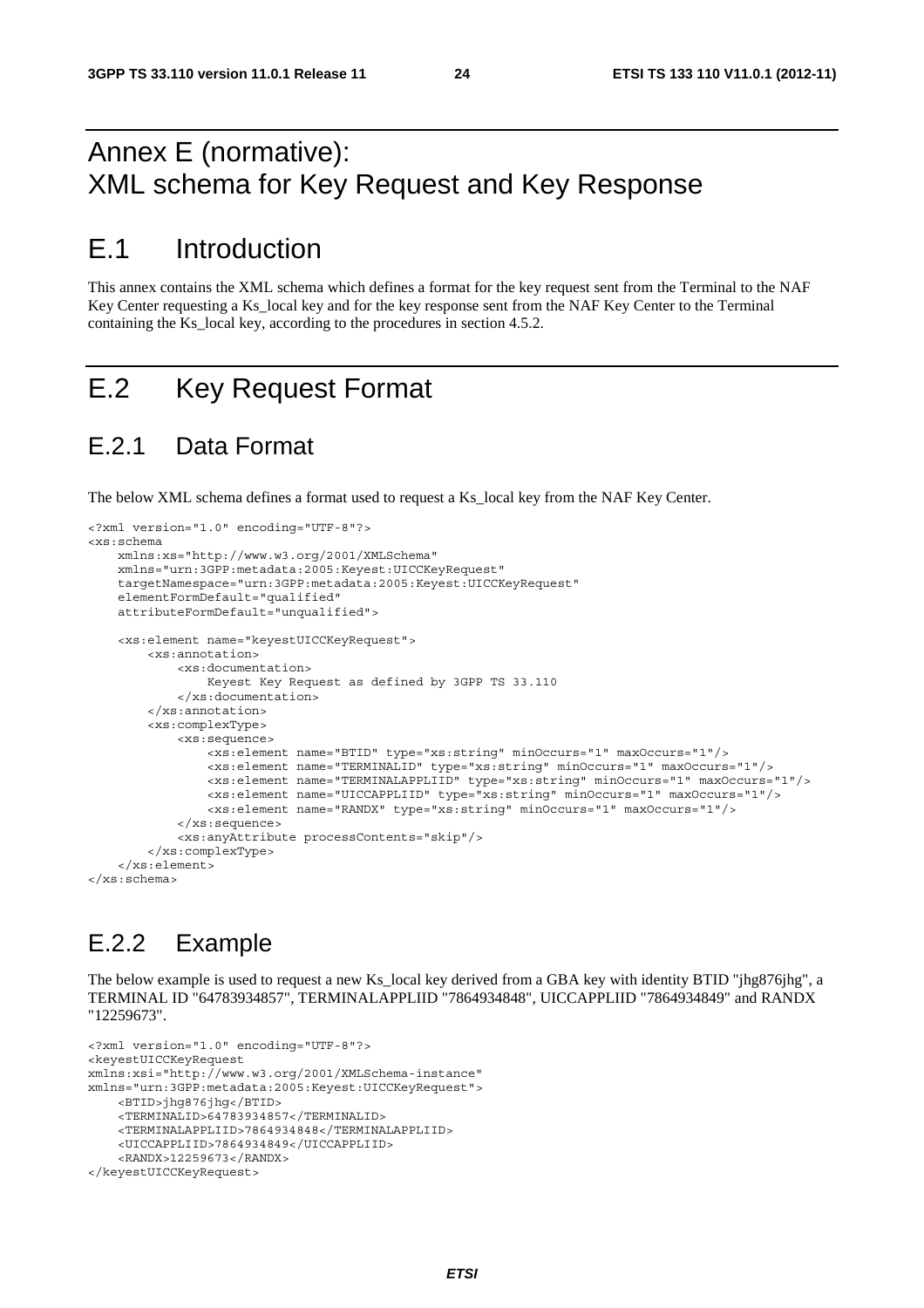# E.3 Key Response Format

# E.3.1 Data Format

The below XML schema defines a format used in the response to a Key request from the Terminal according to the procedure in section 4.5.2.

```
<?xml version="1.0" encoding="UTF-8"?> 
<xs:schema 
     xmlns:xs="http://www.w3.org/2001/XMLSchema" 
     xmlns="urn:3GPP:metadata:2005:Keyest:UICCKeyResponse" 
     targetNamespace="urn:3GPP:metadata:2005:Keyest:UICCKeyResponse" 
     elementFormDefault="qualified" 
     attributeFormDefault="unqualified"> 
     <xs:element name="keyestUICCKeyResponse"> 
         <xs:annotation> 
             <xs:documentation> 
                  Keyest Key Response as defined by 3GPP TS 33.110 
             </xs:documentation> 
         </xs:annotation> 
         <xs:complexType> 
             <xs:sequence> 
                  <xs:element name="BTID" type="xs:string" minOccurs="1" maxOccurs="1"/> 
                  <xs:element name="KSLOCAL" type="xs:string" minOccurs="1" maxOccurs="1"/> 
                  <xs:element name="KEYLIFETIME" type="xs:string" minOccurs="1" maxOccurs="1"/> 
                  <xs:element name="COUNTERLIMIT" type="xs:string" minOccurs="1" maxOccurs="1"/> 
             </xs:sequence> 
             <xs:anyAttribute processContents="skip"/> 
         </xs:complexType> 
     </xs:element>
```
</xs:schema>

### E.3.2 Example

The below example is used in the key response from the NAF Key Center with identity BTID "jhg876jhg", KSLOCAL "64783934857", KEYLIFETIME "5675" and COUNTERLIMIT "3443".

```
<?xml version="1.0" encoding="UTF-8"?> 
<keyestDeviceKeyResponse 
xmlns:xsi="http://www.w3.org/2001/XMLSchema-instance" 
xmlns="urn:3GPP:metadata:2005:Keyest:DeviceKeyResponse"> 
     <BTID>jhg876jhg</BTID> 
     <KSLOCAL>64783934857</KSLOCAL> 
     <KEYLIFETIME>5675</KEYLIFETIME> 
     <COUNTERLIMIT>3443</COUNTERLIMIT>
```
</keyestUICCKeyResponse>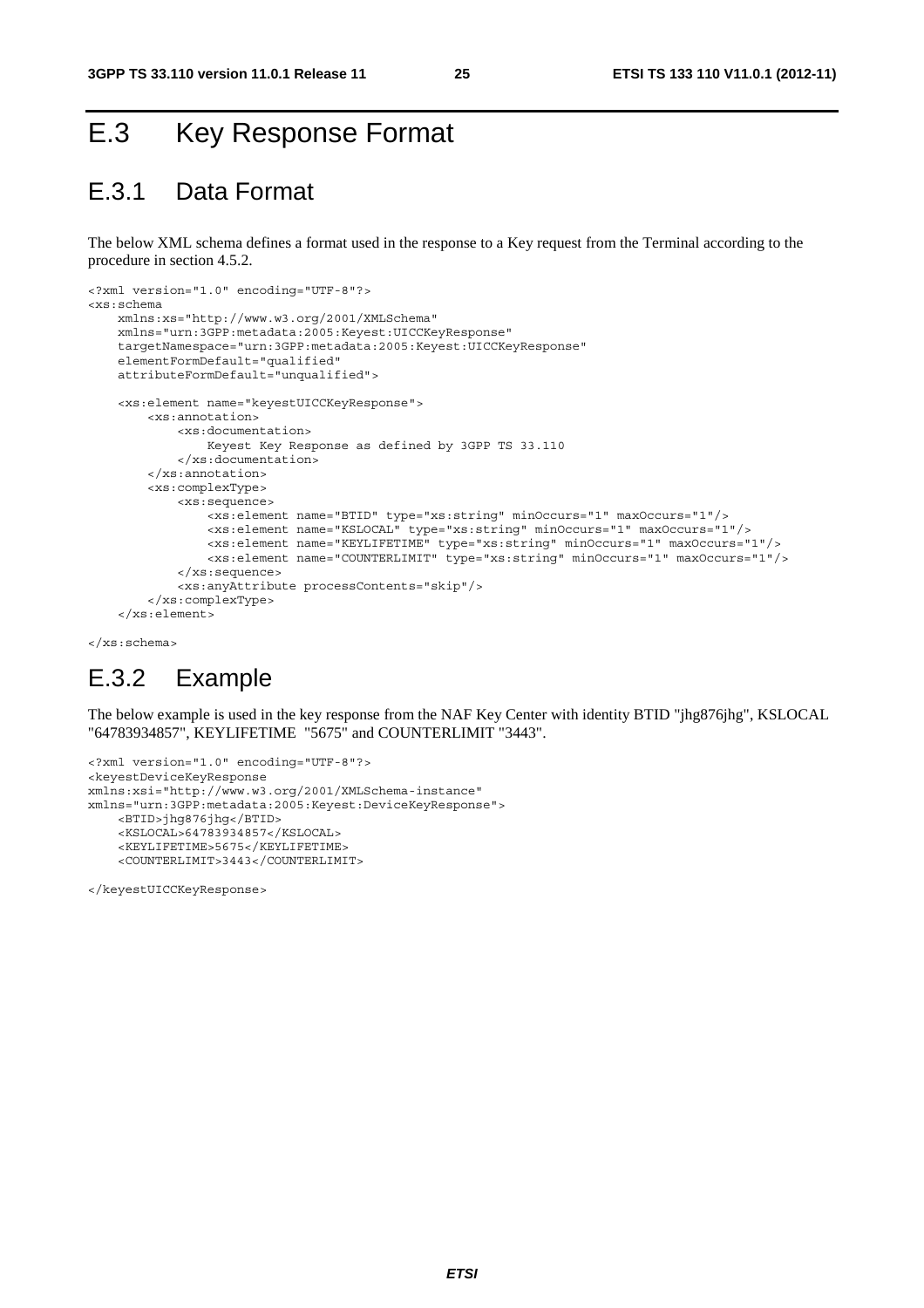# Annex F (normative): TLS profiles

This annex provides the TLS profiles.

# F.1 TLS profile for certificate based mutual authentication between Terminal and NAF Key Center

### F.1.1 Introduction

The Terminal and the NAF Key Center shall support TLS and TLS Extensions as specified in TS 33.310 [20], Annex E.

NOTE 1: The management of Root Certificates is out of scope of the present document.

The Terminal and the NAF Key Center shall support the server\_name TLS extension. All other TLS extensions are optional for implementation.

#### F.1.2 Protection mechanisms

In addition to the profiling given in TS 33.310 [20], Annex E, the following shall apply:

- Cipher Suites with NULL encryption shall not be allowed for use.

# F.2 TLS profile for Shared key-based mutual authentication between Terminal and NAF Key **Center**

#### F.2.1 Introduction

If the PSK TLS based authentication mechanism is supported, the HTTPS client in the Terminal or the NAF Key Center shall support TLS and TLS Extensions as specified in TS 33.310 [20], Annex E.

The HTTPS client in the Terminal and the NAF Key Center shall support the server name TLS extension. All other TLS extensions are optional for implementation.

### F.2.2 Protection mechanisms

In addition to the profiling given in TS 33.310 [20], Annex E, the following shall apply:

- Cipher Suites with NULL encryption shall not be allowed for use.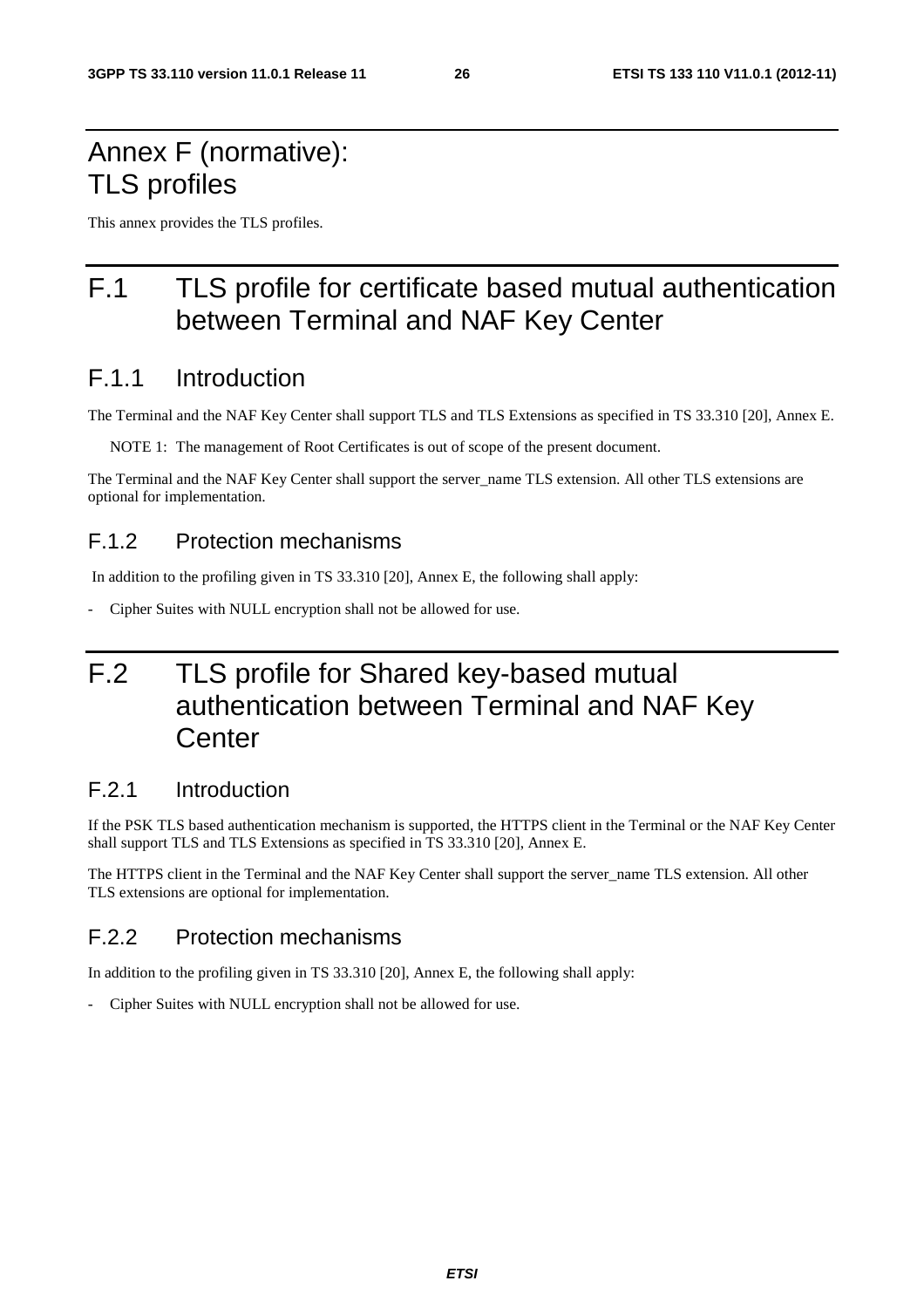# Annex G (informative): Change history

| <b>Change history</b> |         |                 |           |              |     |                                                                                                                                             |        |               |             |
|-----------------------|---------|-----------------|-----------|--------------|-----|---------------------------------------------------------------------------------------------------------------------------------------------|--------|---------------|-------------|
| <b>Date</b>           | TSG#    | <b>TSG Doc.</b> | <b>CR</b> | <b>Rev</b>   | Cat | Subject/Comment                                                                                                                             | Old    | <b>New</b>    | WI          |
| 2006-01               |         |                 |           |              |     | Creation of document                                                                                                                        |        | 0.0.0         |             |
| 2006-05               |         |                 |           |              |     | Integration of pseudo-CRs S3-060265, S3-<br>060280, S3-060282, and creation of annex<br>based on contributions S3-060258 and S3-<br>060309. | 0.0.0  | 0.1.0         | KeyEstUTerm |
| 2006-07               | SP-33   |                 |           |              |     | Integration of pseudo-CRs S3-060432, S3-<br>060468, S3-060469 and S3-060569                                                                 | 0.1.0  | 1.0.0         | KeyEstUTerm |
| 2006-11               | SP-34   |                 |           |              |     | Integration of pseudo-CRs S3-060669, S3-<br>060672, S3-060673, S3-060674, S3-<br>060754.                                                    | 1.0.0  | 2.0.0         | KeyEstUTerm |
| 2006-12               | SP-34   | SP-060807       |           |              |     | Approved at SA #34                                                                                                                          | 2.0.0  | 7.0.0         | KeyEstUTerm |
| 2007-03               | $SP-35$ | SP-070155       | 0001      |              | C   | NAF Key Center shall authorize/administrate<br>Terminal_appl_ID and UICC_appl_ID                                                            | 7.0.0  | 7.1.0         | KeyEstUTerm |
| 2007-03               | $SP-35$ | SP-070155       | 0003      |              | F   | Figure 4-3 misleadingly lists Ks_NAF in<br>message 9                                                                                        | 7.0.0  | 7.1.0         | KeyEstUTerm |
| 2007-03               | $SP-35$ | SP-070155       | 0004      | $\mathbf{1}$ | F   | Keep annex alignment with the specification<br>text                                                                                         | 7.0.0  | 7.1.0         | KeyEstUTerm |
| 2007-06               | $SP-36$ | SP-070330       | 0006      |              | F   | Addition of reference to GAA Service Type<br>Code                                                                                           | 7.1.0  | 7.2.0         | KeyEstUTerm |
| 2007-06               | $SP-36$ | SP-070330       | 0007      | $\mathbf{1}$ | F   | Addition of annex on key establishment<br><b>UICC-Terminal interface</b>                                                                    | 7.1.0  | 7.2.0         | KeyEstUTerm |
| 2007-06               | $SP-36$ | SP-070330       | 0009      | $\mathbf{1}$ | C   | Addition of key confirmation and various<br>other changes                                                                                   | 7.1.0  | 7.2.0         | KeyEstUTerm |
| 2007-09               | SP-37   | SP-070600       | 0010      | 1            | F   | Ks_local keys storage policy in the UICC                                                                                                    | 7.2.0  | 7.3.0         | KeyEstUTerm |
| 2007-09               | $SP-37$ | SP-070600       | 0012      | $\mathbf{1}$ | F   | Complete NAF Key Center procedure to<br>check Terminal ID.                                                                                  | 7.2.0  | 7.3.0         | KeyEstUTerm |
| 2007-09               | $SP-37$ | SP-070600       | 0011      | $\mathbf{1}$ | F   | Stage 3 details : Ua interface and adding<br><b>TLS Profiling</b>                                                                           | 7.2.0  | 7.3.0         | KeyEstUTerm |
| 2007-09               | $SP-37$ | SP-070600       | 0013      | $\mathbf{1}$ | F   | Addition of PSK-TLS to secure<br>communication between the Terminal and<br>the NAF Key Center.                                              | 7.2.0  | 7.3.0         | KeyEstUTerm |
| 2007-12               | SP-38   | SP-070889       | 0014      | 3            | F   | Clarification of payload in 'service request'<br>message                                                                                    | 7.3.0  | 7.4.0         | KeyEstUTerm |
| $2007 - 12$           | $SP-38$ | SP-070889       | 0015      | 3            | F   | Correction of XML schema                                                                                                                    | 7.3.0  | 7.4.0         | KeyEstUTerm |
| 2008-03               | SP-39   | SP-080148       | 0016      |              |     | Removal of editor"s notes                                                                                                                   | 7.4.0  | 7.5.0         | KeyEstUTerm |
| 2008-12               | SP-42   | SP-080746       | 0017      | 1            | F   | Removing editor's note on IANA registration                                                                                                 | 7.5.0  | 8.0.0         | TEI8        |
| 2009-12               |         |                 |           |              |     | Update to Rel-9 version (MCC)                                                                                                               | 8.0.0  | 9.0.0         |             |
| 2011-03               |         |                 |           |              |     | Update to Rel-10 version (MCC)                                                                                                              | 9.0.0  | 10.0.0        | Ш.          |
| 2011-06               | SP-52   | SP-110263       | 0019      |              | A   | Description in normative Annex A of the key<br>to be used in KDF                                                                            | 10.0.0 | 10.1.0        | TEI9        |
| 2012-09               | SP-57   | SP-120605       | 0020      |              | F   | Correction for TLS references to point to TS<br>33.310                                                                                      | 10.1.0 | 11.0.0        | SEC11       |
| 2012-10               |         |                 |           |              |     | <b>Editorial change</b>                                                                                                                     |        | 11.0.0 11.0.1 |             |